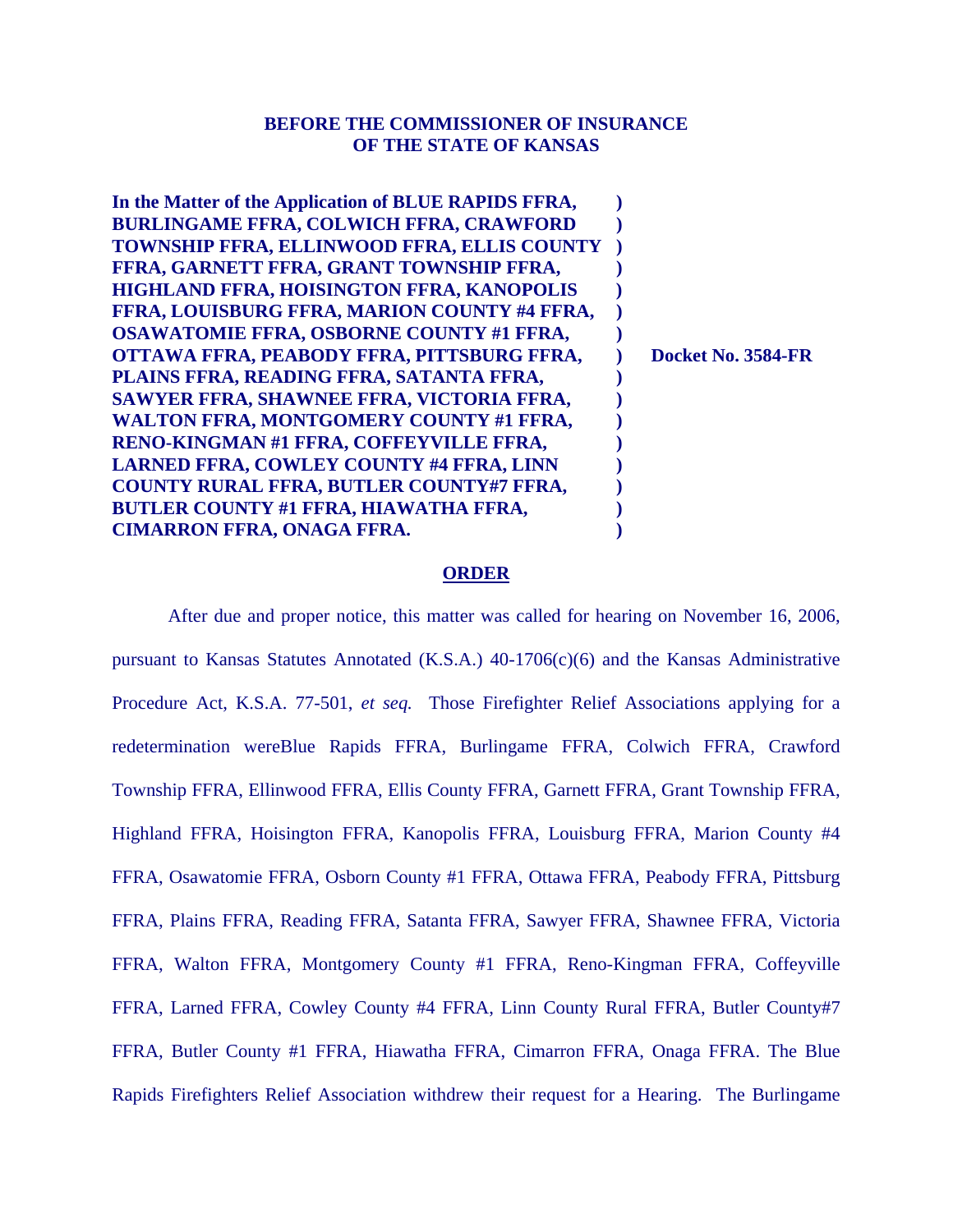Firefighters Relief Association presented evidence by Sworn Affidavit. The Colwich Firefighters Relief Association presented evidence By Sworn Affidavit. The Crawford Township Firefighters Relief Association presented evidence by Sworn Affidavit. The Ellinwood Firefighters Relief Association presented evidence by Sworn Affidavit. The Ellis County Firefighters Relief Association presented evidence by Sworn Affidavit. The Garnett Firefighters Relief Association presented evidence by Sworn Affidavit. The Grant Township Firefighters Relief Association presented evidence by Sworn Affidavit. The Highland Firefighters Relief Association presented evidence by Sworn Affidavit. The Hoisington Firefighters Relief Association withdrew their request for a Hearing. The Kanopolis Firefighters Relief Association presented evidence by Sworn Affidavit. The Marion County #4 Firefighters Relief Association presented evidence by Sworn Affidavit. The Osawatomie Firefighters Relief Association presented evidence by Sworn Affidavit. The Osborne County FD #1 Firefighters Relief Association withdrew their request for a Hearing. The Ottawa Firefighters Relief Association presented evidence by Sworn Affidavit. The Peabody Firefighters Relief Association withdrew their request for a Hearing. The Pittsburg Firefighters Relief Association presented evidence by Sworn Affidavit. The Plains Firefighters Relief Association presented evidence by Sworn Affidavit. The Reading Firefighter Relief Association Firefighters Relief Association presented evidence by Sworn Affidavit. The Satanta Firefighters Relief Association presented evidence by Sworn Affidavit. The Sawyer Firefighters Relief Association presented evidence by Sworn Affidavit. The Shawnee Firefighters Relief Association presented evidence by Sworn Affidavit. The Victoria Firefighters Relief Association presented evidence by Sworn Affidavit. The Walton Firefighters Relief Association presented evidence by Sworn Affidavit. The Montgomery County #1 Firefighters Relief Association presented evidence by Sworn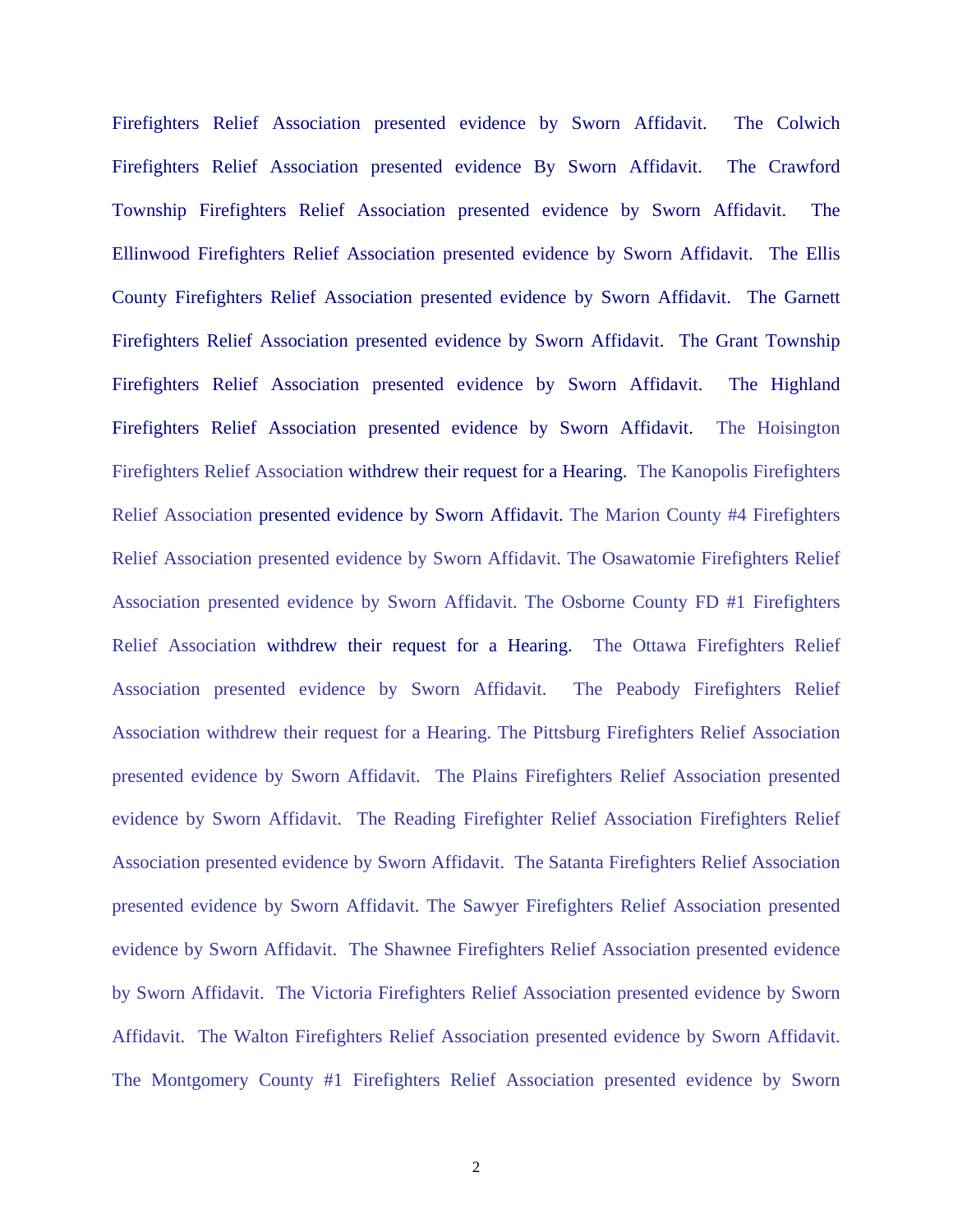Affidavit. The Reno-Kingman Firefighters Relief Association presented evidence by Sworn Affidavit. The Coffeyville Firefighters Relief Association presented evidence by Sworn Affidavit. The Larned Firefighters Relief Association presented evidence by Sworn Affidavit. The Cowley County #4 Firefighters Relief Association presented evidence by Sworn Affidavit. The Linn County Rural Firefighters Relief Association presented evidence by Sworn Affidavit. The Butler County #7 Firefighters Relief Association presented evidence by Sworn Affidavit. The Butler County #1 Firefighters Relief Association presented evidence by Sworn Affidavit. The Hiawatha Firefighters Relief Association presented evidence by Sworn Affidavit. The Cimarron Firefighters Relief Association presented evidence by Sworn Affidavit. The Onaga Firefighters Relief Association withdrew their request for a Hearing.

 The Kansas Insurance Department was represented by Deletria Nash, Staff Attorney, and John Washburn, Fire & Casualty Division Supervisor assigned to Firefighter Relief Association regulatory activities. Jim Lubbers, President, and Adam Frederking, Southwest Trustee, appeared on behalf of the Kansas State Firefighters Association.

 Bob Tomlinson, Assistant Commissioner, is the Presiding Officer duly appointed by Commissioner Praeger.

 Said Presiding Officer, being fully advised in the premises and giving due consideration to the evidence presented, makes the following findings of fact, conclusions of law, and order, to wit:

### **Findings of Fact**

 1. At issue is the 2007 and future distributions of the Firefighters Relief Fund to firefighters relief associations throughout the State of Kansas pursuant to the Firefighters Relief Act, K.S.A. 40-1701, *et seq.* Applicants are contending that changed circumstances exist to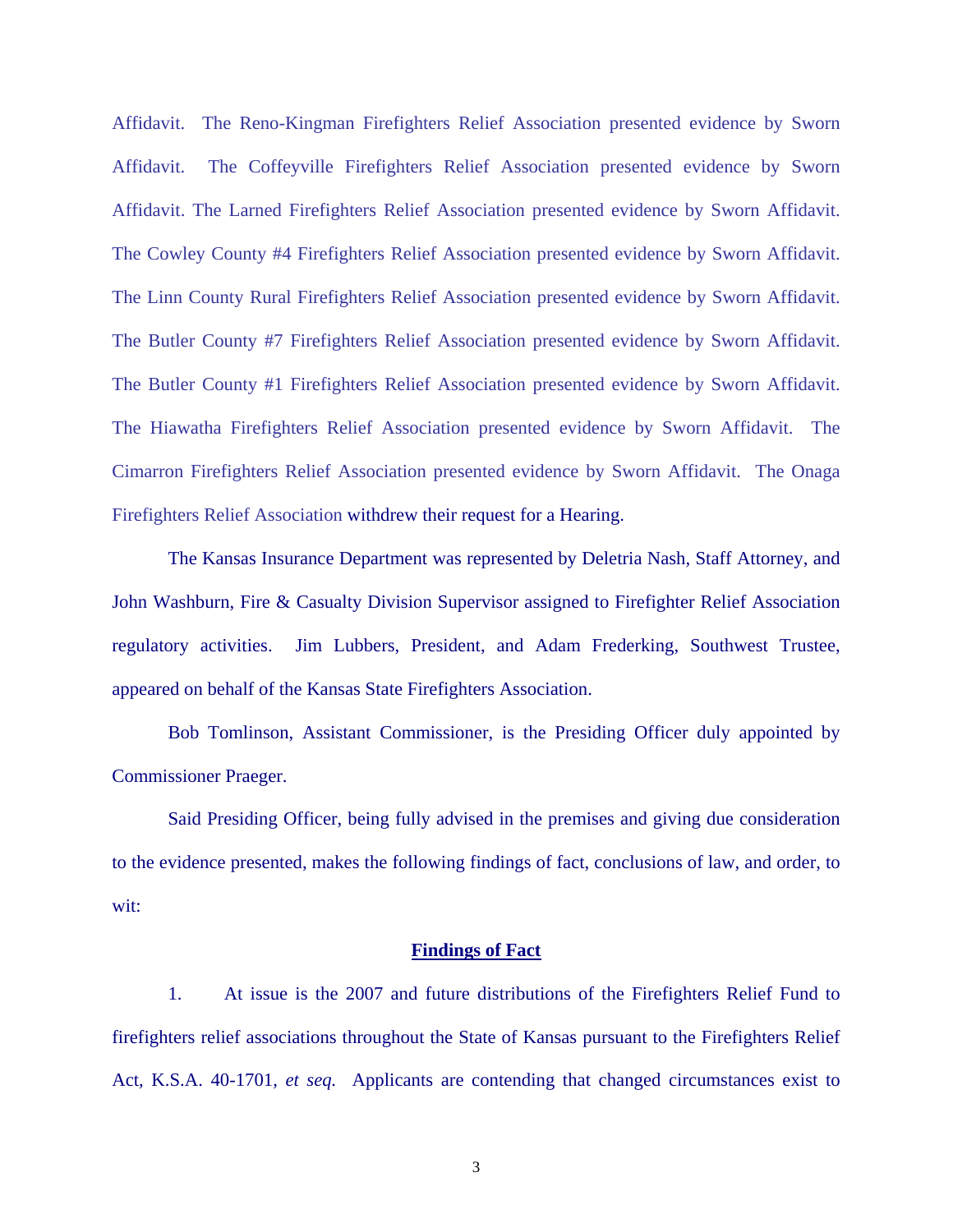warrant a redetermination of proportionate amounts payable to all firefighters relief associations from the Firefighters Relief Fund pursuant to K.S.A. 40-1706.

 2. Under the Firefighters Relief Act, every insurance company doing business in the State of Kansas is required to pay an annual two percent (2%) tax based on the amount of premium written on fire and lightening insurance covering risks located within the State of Kansas during the previous calendar year. The Firefighters Relief Act provides for the money collected to be distributed for the purposes outlined in K.S.A. 40-1706.

 3. In 1984, K.S.A. 40-1706 was amended by the Kansas Legislature through the enactment of House Bill No. 3090. Part of that amendment dealt with the method by which distribution determinations were to be made to the various firefighters relief associations in the State. This statute was further amended in 1987, 1988, and 1990. Specifically, the relevant provisions of the law are found in K.S.A.  $40-1706(c)(4)$  and (5), which provide:

"(c) Prior to August 1, 1987, and each August 1 thereafter, except as provided in subsections (b) and (d), of the total amount of moneys credited to the State Firefighters Relief Fund as of July 1 of the same year the amounts determined as prescribed in subsection  $(c)(1)$  through  $(c)(6)$  shall be paid as provided therein ...

(4) The remaining amount of the moneys credited to the state firefighters relief fund, after the amounts are reserved or paid for the purposes authorized by subsection (b)(2), (c)(1), (c)(2) and (c)(3), shall be paid by the Commissioner of Insurance to firefighters relief associations so that the amount received by each firefighters relief association bears the same proportion to the total amount to be paid as received from the amounts collected from the tax received from the amounts collected from the tax imposed by K.S.A. 40-1703 and amendments thereto for all of calendar year 1983, years to the total amount paid to all firefighters relief associations from the taxes collected for all of calendar year 1983, subject to adjustments made to correct for errors in the payments distributed and as otherwise provided pursuant to this subsection (c)(4), adjustments made pursuant to subsection  $(c)(5)$  for firefighters relief associations that did not receive a payment from taxes paid for all of calendar year 1983 and adjustments pursuant to subsection (c)(6) for redeterminations based upon changed circumstances. The Commissioner of Insurance may make adjustments in the amounts of payments for the current year made under this subsection  $(c)(4)$ for error in the payments distributed for the prior year, except that adjustments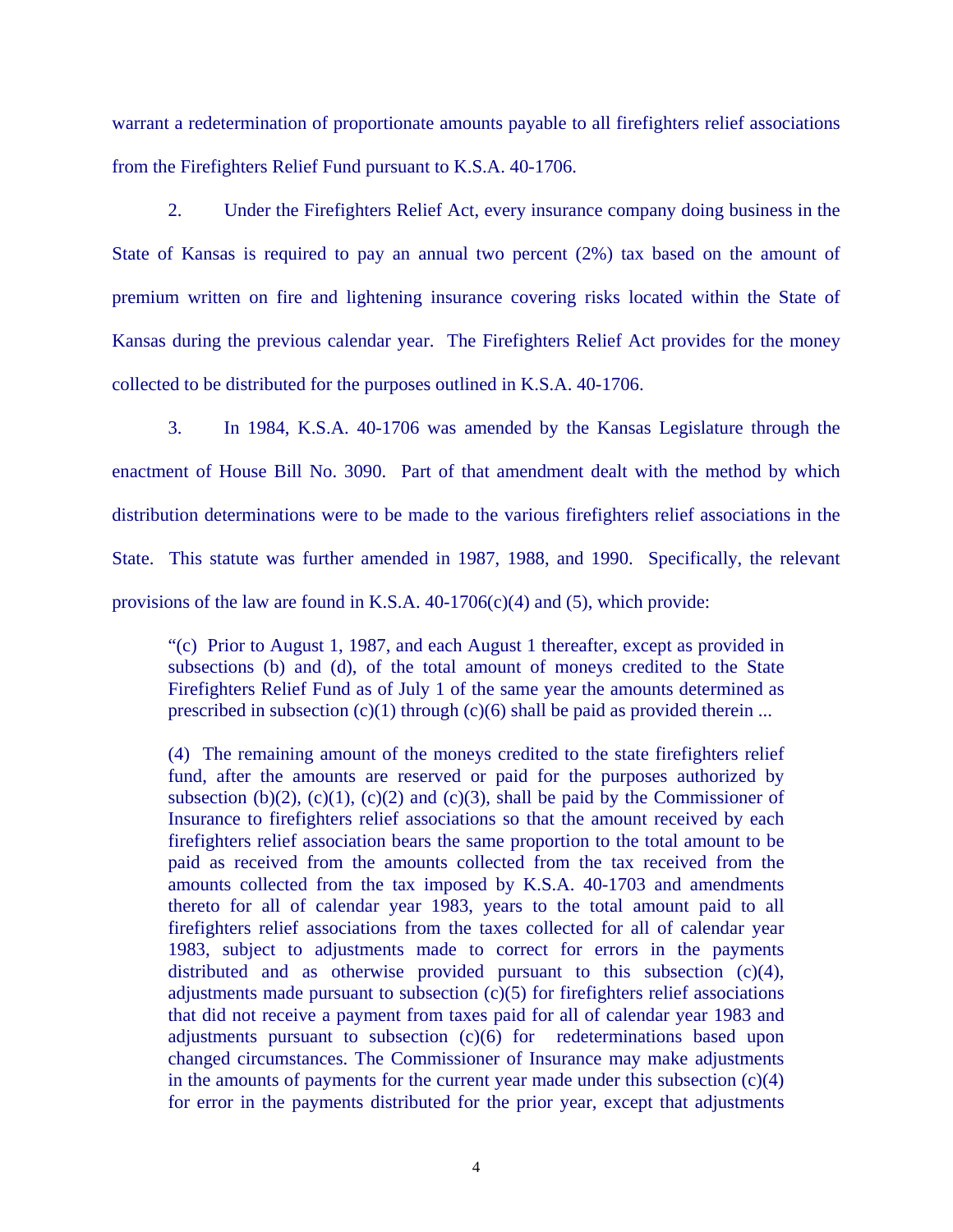may be made in the payments to be distributed by August 1, 1987, for any errors in the payments distributed during the period from July 1, 1984 through June 30, 1987, and an adjustment shall be made in the payment to be distributed by August 1, 1987, for each firefighters relief association which was in existence for only part of calendar year 1983 and which received a payment for calendar year 1987 based on taxes received for only part of calendar year 1983, to reflect the total of the payments that would most probably have been received by such firefighters relief association during the period from August 1, 1984 through June 30, 1987, if such firefighters relief association had been in existence for all of calendar year 1983, reduced by the payments actually received by such firefighters relief association during the period from August 1, 1984 through June 30, 1987. For purposes of all payments under subsection (c)(4) after the adjusted payment distributed by August 1, 1987, such firefighters relief association shall be considered to have received for calendar year 1983, the amount it most probably would have received if it had been in existence for all of calendar year 1987, which shall be the amount having the same proportional relationship to 365 days as the amount actually received for calendar year 1983 has to the number of days that such firefighters relief association was in existence during calendar year 1983, subject to adjustments pursuant to subsection (c)(6) for redetermination based upon changed circumstances.

(5) Whenever a firefighters relief association is to receive a payment under subsection (c)(4) but did not receive a payment from any of the taxes collected for the calendar year 1983, the commissioner of insurance shall determine for the nonreceiving association, from such information as is made available to the commissioner by the nonreceiving association, the amount the nonreceiving association would most probably have received if it had actually received such payment from the taxes collected for all of calendar year 1983, with appropriate adjustments based on payments to firefighters relief associations of fire departments providing fire protection services within geographic areas having similar populations and assessed tangible property valuation as the geographic area provided fire protection services by the fire department of each such nonreceiving association. The commissioner shall make such determination as follows:

(A) One-half of the amount due shall be determined based upon the population figure provided by the association pursuant to administrative rules and regulations adopted by the commissioner. The determination of this 1/2 of the amount due shall be made in accordance with the following formula:

> (i) An association which received a payment from the taxes collected for all of calendar year 1983 and which has a population similar to that of the nonreceiving association shall be ascertained;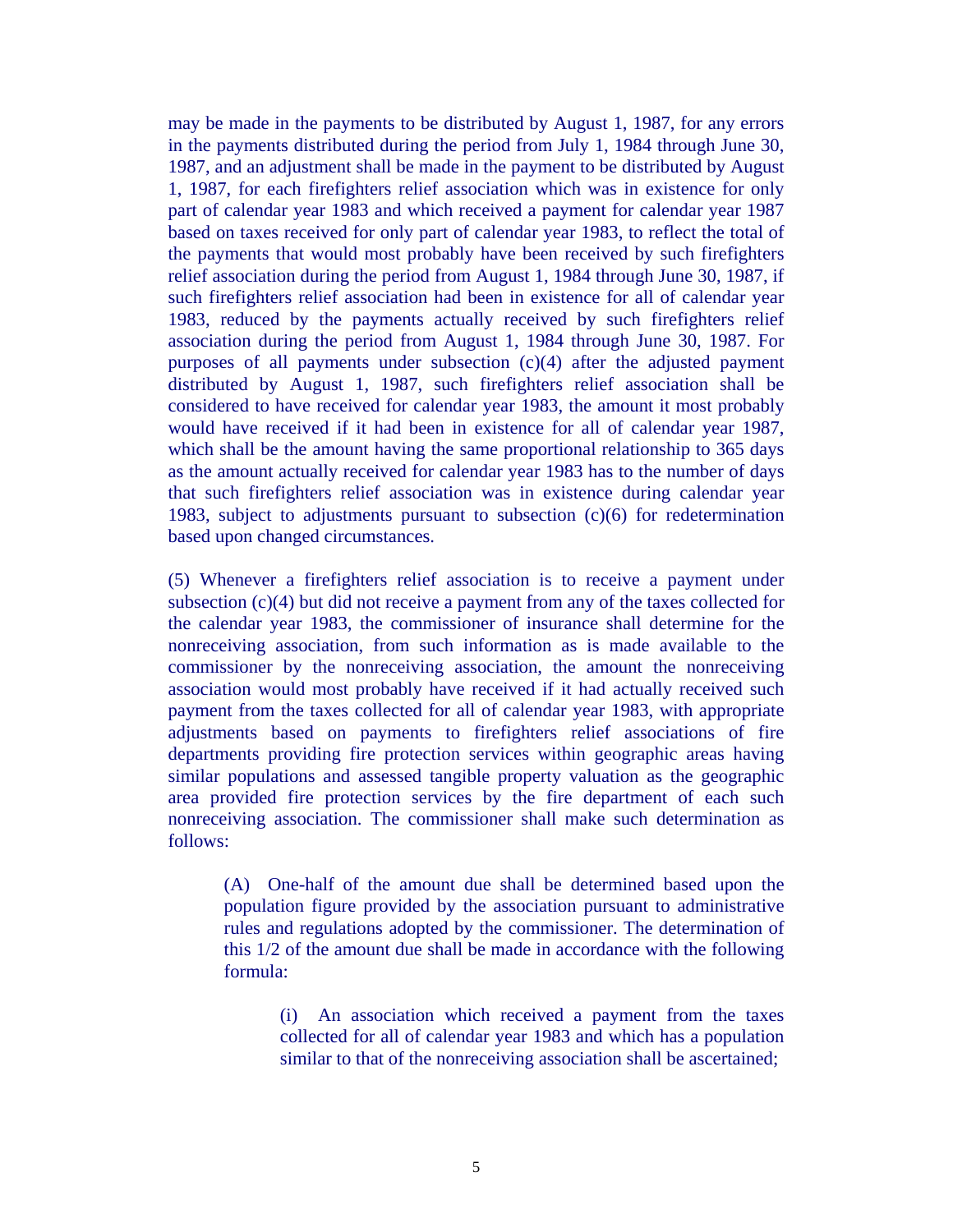(ii) The payment the comparable association received from the taxes collected for all of calendar year 1983 shall be divided by two;

(iii) The population of the area served by the nonreceiving association shall be divided by the population of the area served by the association to which the nonreceiving association is being compared, to produce an adjustment factor reflecting the variance in population size; and

(iv) The amount received from taxes collected for all of the calendar year 1983 by the association with the comparable population shall be multiplied by the population adjustment factor obtained in paragraph (iii) of this subsection  $(c)(5)(A)$ .

(B) The remaining 1/2 of the amount due shall be determined based upon the assessed tangible property valuation figure provided by the nonreceiving association pursuant to administrative rules and regulations adopted by the commissioner. The determination of the remaining 1/2 of the amount due shall be made in accordance with the following formula:

(i) An association which received a payment from the taxes collected for all of calendar year 1983 and which has an assessed tangible property valuation as of November 1, 1989, similar to that of the nonreceiving association shall be ascertained;

(ii) The payment the comparable association received from taxes collected for all of calendar year 1983 shall be divided by two;

(iii) The assessed tangible property valuation of the area served by the nonreceiving association shall be divided by the assessed tangible property valuation of the area served by the association to which the nonreceiving association is being compared, to produce an adjustment factor reflecting the variance in assessed tangible property valuation; and

(iv) The amount received from taxes collected for all of calendar year 1983 by the association with the comparable assessed tangible property valuation shall be multiplied by the valuation adjustment factor obtained in paragraph (iii) of this subsection  $(c)(5)(B)$ .

(C) The amount obtained in paragraph (iv) of subsection  $(c)(5)(A)$  shall be added to the amount obtained in paragraph (iv) of subsection  $(c)(5)(B)$ to determine the total amount the nonreceiving association most probably would have received if it had actually received a payment from the taxes collected for all of calendar year 1983. The amount a nonreceiving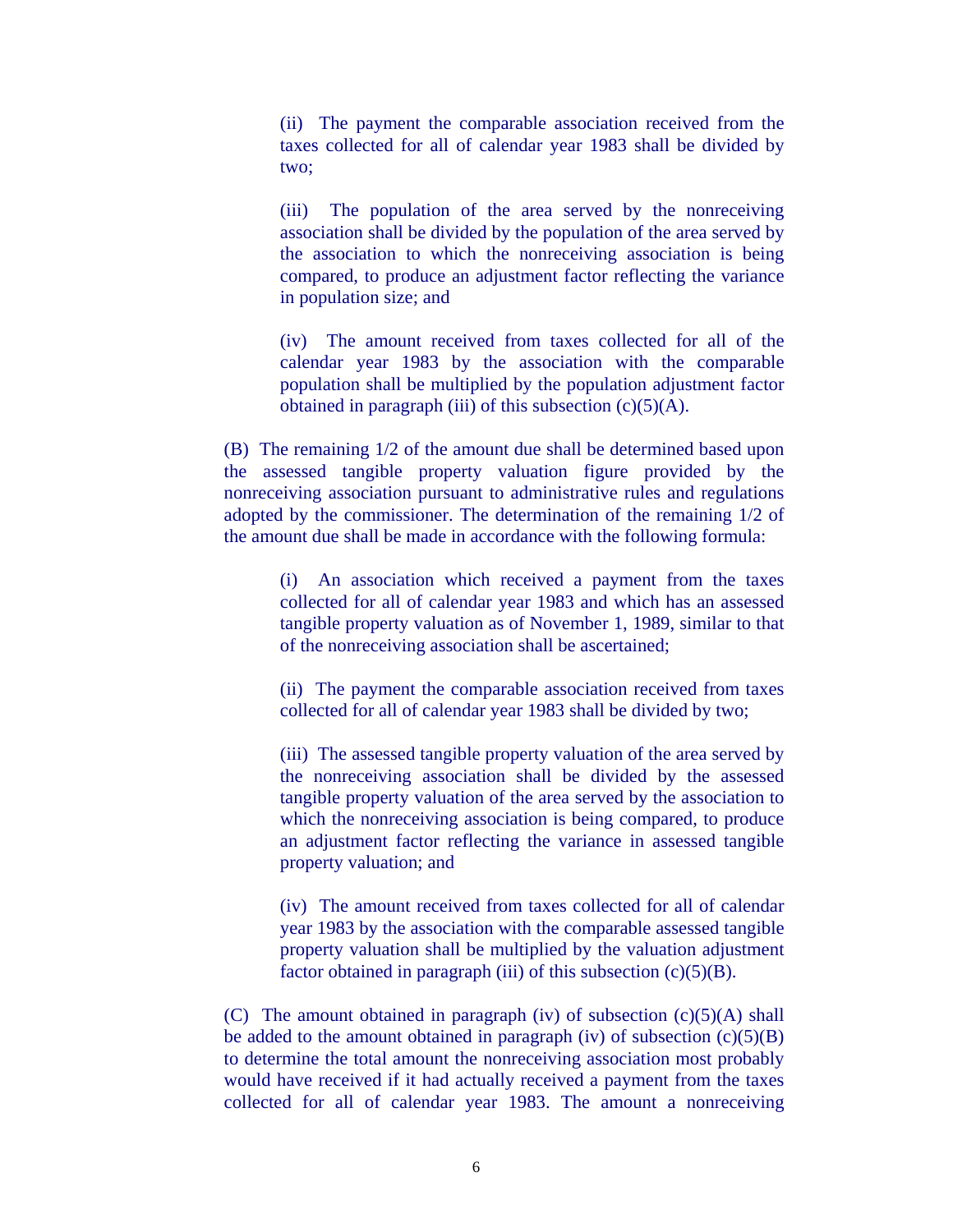association most probably would have received if it had actually received a payment from taxes collected for all of calendar year 1983 shall be divided by the total amount paid to all firefighters relief associations from the taxes collected for all of calendar year 1983 to determine the proportionate amount due the nonreceiving association for the current and succeeding years and thereafter such association shall not be considered to be a nonreceiving association. The commissioner of insurance shall include the amount so determined within the computations prescribed by subsection (c)(4) for payments thereunder."

4. K.S.A. 40-1706(c)(6) provides for a determination of the proportionate amount

payable to all firefighters relief associations from the Firefighters Relief Fund. The statute

provides:

"One or more firefighters relief associations may apply, prior to October 1, of any year, to the commissioner of insurance for a redetermination of the proportionate amounts payable to all firefighters relief associations under subsection (c)(4) and, upon receipt of such application, the commissioner of insurance shall hold one joint hearing in accordance with the provisions of the Kansas Administrative Procedure Act prior to December 1 of such year, at which all applicants shall be heard and may present information. The commissioner of insurance may redetermine such proportionate amounts based upon such information as is presented to or otherwise made available by the applicants to the commissioner and may make a finding of changed circumstances. However, increases in the assessed tangible property valuation resulting from a statewide reappraisal conducted pursuant to K.S.A. 79-1476, *et seq.*, and amendments thereto, shall not constitute a changed circumstance. Upon making such finding, the commissioner of insurance may include such redetermination within the computations prescribed by subsection  $(c)(4)$  for payments in subsequent years. Any increase or reduction in the amounts to be distributed as a result of a finding of changed circumstances by the commissioner shall be proportionately distributed among all firefighters relief associations. An application for redetermination shall not be made by any firefighters relief association more than once every three years, but this restriction shall not apply with respect to applications for redetermination submitted in calendar year 1989 that were based in whole or in part on an increase in the assessed tangible property valuation resulting from statewide reappraisal."

5. Presenting evidence of changed circumstances were The Burlingame

FFRA, The Colwich FFRA, The Crawford Township FFRA, The Ellinwood FFRA, The Ellis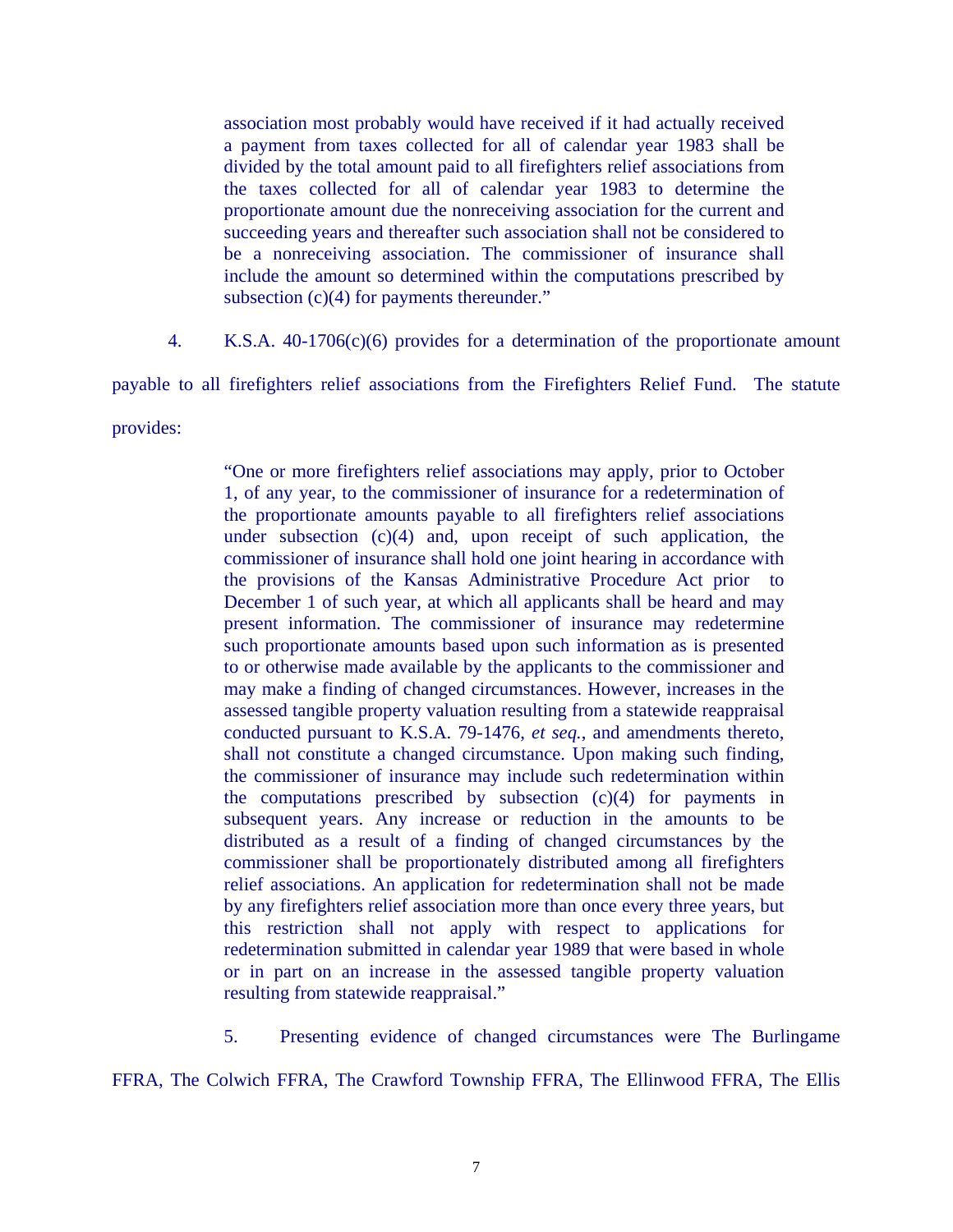County FFRA, The Garnett FFRA, The Grant Township FFRA, The Highland FFRA, The Kanopolis FFRA, The Louisburg FFRA, The Marion County #4 FFRA, The Osawatomie FFRA, The Ottawa FFRA, The Pittsburg FFRA, The Plains FFRA, The Reading FFRA, The Satanta FFRA, The Sawyer FFRA, The Shawnee FFRA, The Victoria FFRA, The Walton FFRA, The Montgomery County #1 FFRA, The Reno-Kingman FFRA, The Coffeyville FFRA, The Larned FFRA, The Cowley County #4 FFRA, The Linn County Rural FFRA, The Butler County#7 FFRA, The Butler County #1 FFRA, The Hiawatha FFRA, The Cimarron FFRA.

 6. The Blue Rapids Firefighters Relief Association withdrew its application for redetermination based on their failure to submit necessary documentation.

 7. The Hoisington Firefighters Relief Association withdrew its application for redetermination based on their failure to submit necessary documentation.

8. The Osborne County #1 Firefighters Relief Association withdrew its application for redetermination based on their failure to submit necessary documentation.

 9. The Peabody Firefighters Relief Association withdrew its application for redetermination based on their failure to submit necessary documentation.

 10. The Onaga Firefighters Relief Association withdrew its application for redetermination based on their failure to submit necessary documentation.

11. Burlingame Firefighters Relief Association offered evidence that population has increased by 958 and the assessed tangible property valuation has increased by \$8,299,746 since 1987. Pursuant to K.S.A. 40-1706(c)(6), the amount of increase has been evaluated so as not to recognize the effects of the 1989 statewide reappraisal conducted pursuant to K.S.A. 79-1496, *et seq.*, and amendments thereto.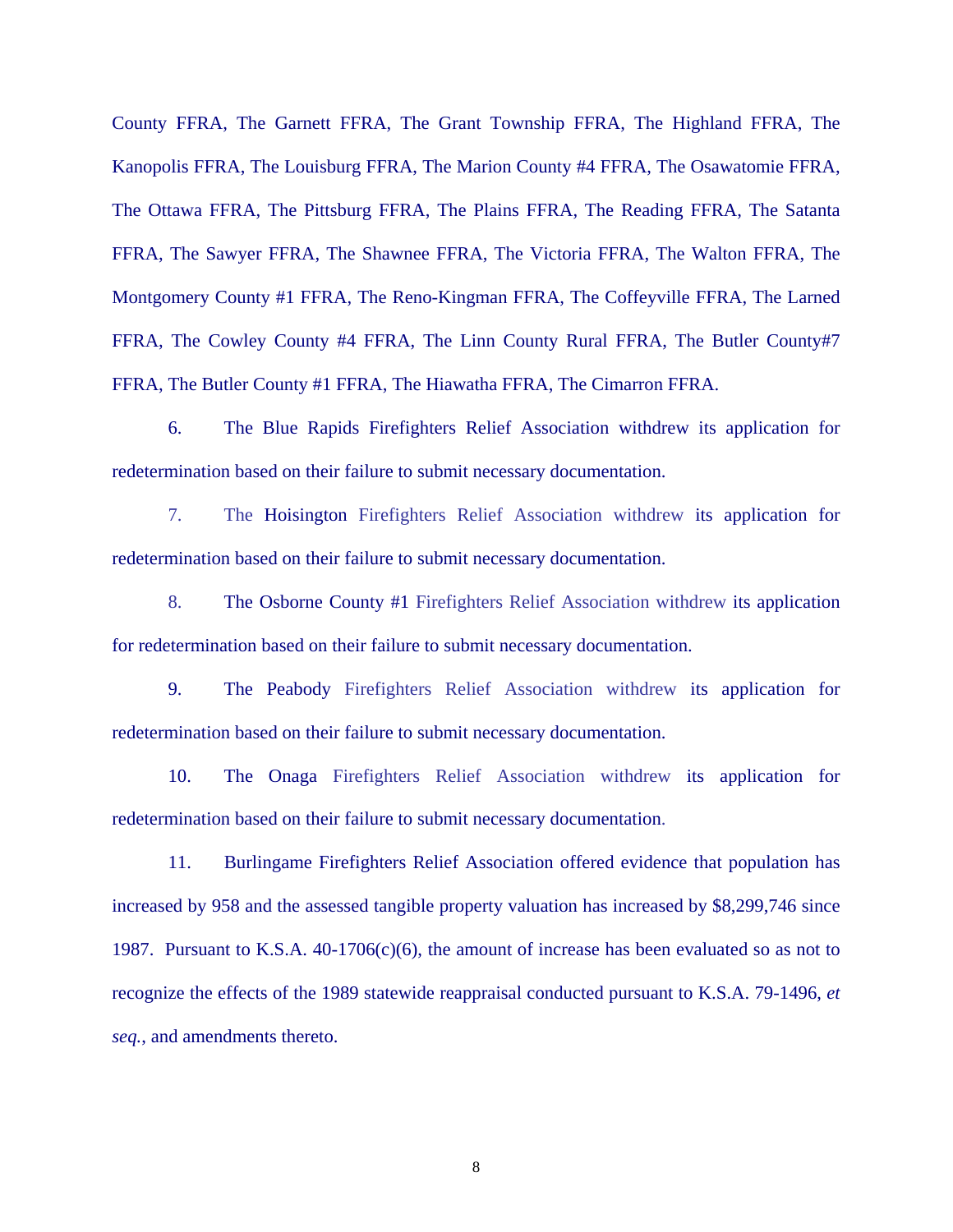12. As a result of the growth in population and assessed tangible property valuation as outlined in paragraph 11 above, it appears that Burlingame Fire Department is providing fire protection services to a more populous and valuable area than the records maintained by the Kansas Insurance Department indicated was served in 1987. The area now has increased by 958 in population and an additional \$8,299,746 in assessed tangible property valuation, as enumerated in paragraph 11 above.

 13. Colwich Firefighters Relief Association offered evidence, that the assessed tangible property valuation for the fire protection district had increased \$23,032,908 since 1998. Pursuant to K.S.A.  $40-1706(c)(6)$ , the amount of increase has been evaluated so as not to recognize the effects of the 1989 statewide reappraisal conducted pursuant to K.S.A. 79-1496, *et seq.*, and amendments thereto.

 14. As a result of the additional area being served as outlined in paragraph 13 above, it appears that Colwich Fire Department is providing fire protection services to a more valuable area than records maintained by the Kansas Insurance Department indicated was served in 1998. The area currently being protected by Colwich Fire Department has an additional assessed tangible property valuation in the amount of \$23,032,908, as enumerated in paragraph 13 above.

 15. Crawford Township Firefighters Relief Association offered evidence that population has increased by 114 and the assessed tangible property valuation has increased by  $$1,539,631$  since 1999. Pursuant to K.S.A. 40-1706(c)(6), the amount of increase has been evaluated so as not to recognize the effects of the 1989 statewide reappraisal conducted pursuant to K.S.A. 79-1496, *et seq.*, and amendments thereto.

 16. As a result of the growth in population and assessed tangible property valuation as outlined in paragraph 15 above, it appears that Crawford Township Fire Department is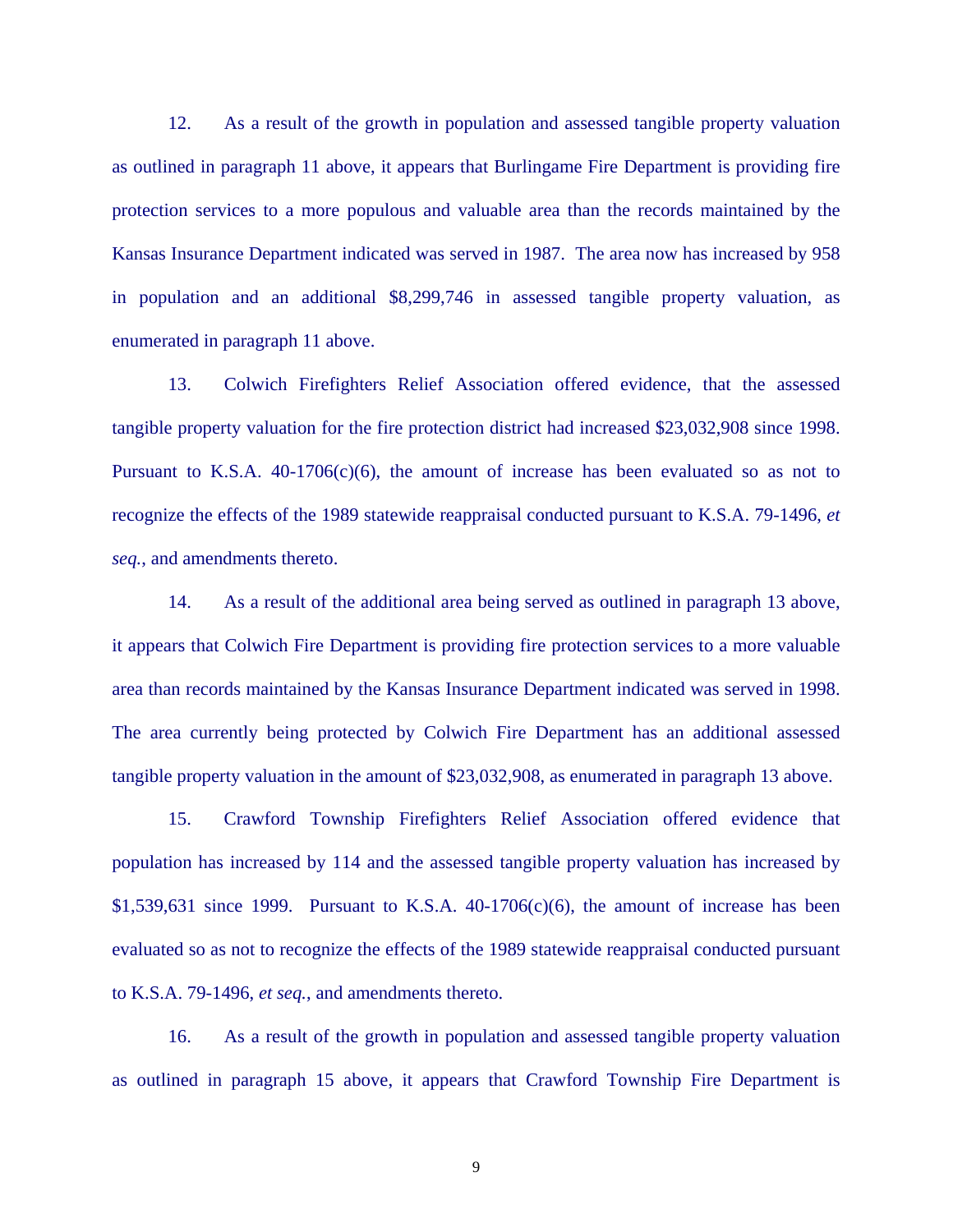providing fire protection services to a more populous and valuable area than the records maintained by the Kansas Insurance Department indicated was served in 1999. The area now has increased by 114 in population and an additional \$1,539,631 in assessed tangible property valuation, as enumerated in paragraph 15 above.

17. Ellinwood Firefighters Relief Association offered evidence of an increase in the assessed tangible property valuation. The increased assessed tangible property valuation for the enlarged area is  $$5,887,491$  since 1983. Pursuant to K.S.A. 40-1706(c)(6), the amount of increase has been evaluated so as not to recognize the effects of the 1989 statewide reappraisal conducted pursuant to K.S.A. 79-1496, *et seq.*, and the amendments thereto.

 18. As a result of the increase assessed tangible property valuation as outlined in paragraph 17 above, it appears that the Ellinwood Fire Department is currently providing fire protection to a more valuable area than is reflected by the records maintained by the Kansas Insurance Department in 1983. The area currently being protected by Ellinwood Fire Department has an additional assessed tangible property valuation in the amount of \$5,887,491, as enumerated in paragraph 17 above.

 19. Ellis County Firefighters Relief Association offered evidence that the assessed tangible property valuation has increased by \$68,726,717 since 1998. Pursuant to K.S.A. 40- 1706(c)(6), the amount of increase has been evaluated so as not to recognize the effects of the 1989 statewide reappraisal conducted pursuant to K.S.A. 79-1496, *et seq.*, and amendments thereto.

 20. As a result of the increase in the assessed tangible property valuation as outlined in paragraph 19 above, it appears that Ellis County Fire Department is providing fire protection services to a more valuable area than the records maintained by the Kansas Insurance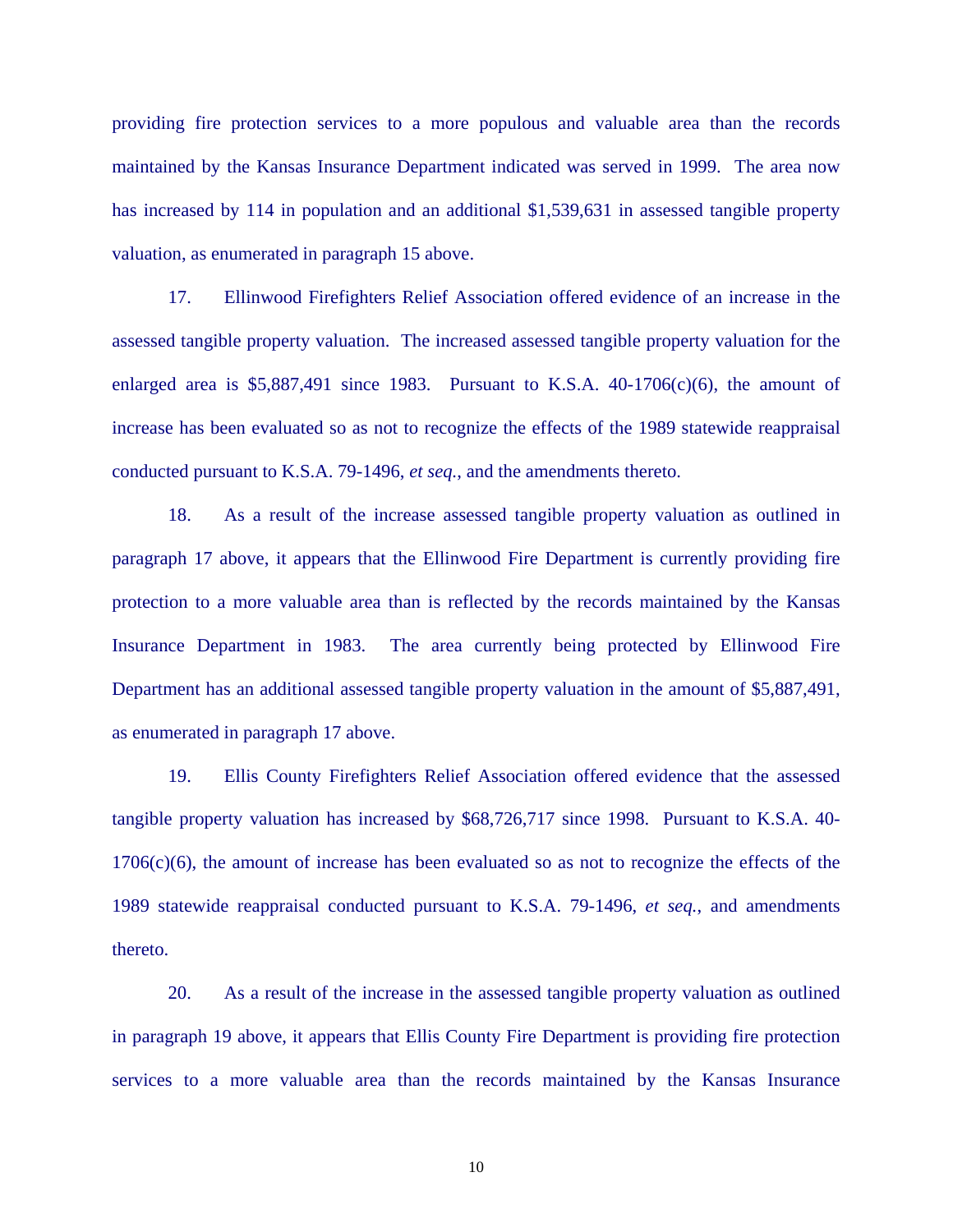Department indicated was served in 1983. The area now being protected by the Ellis County Fire Department has an additional \$68,726,717 in assessed tangible property valuation, as enumerated in paragraph 19 above.

 21. Garnett Firefighters Relief Association offered evidence that population has increased by 5 and the assessed tangible property valuation has increased by \$19,783,079 since 1999. Pursuant to K.S.A.  $40-1706(c)(6)$ , the amount of increase has been evaluated so as not to recognize the effects of the 1989 statewide reappraisal conducted pursuant to K.S.A. 79-1496, *et seq.*, and amendments thereto.

 22. As a result of the growth in population and assessed tangible property valuation as outlined in paragraph 21 above, it appears that Garnett Fire Department is providing fire protection services to a more populous and valuable area than the records maintained by the Kansas Insurance Department indicated was served in 1999. The area now has increased by 5 in population and an additional \$19,783,079 in assessed tangible property valuation, as enumerated in paragraph 21 above.

 23. Grant Township Firefighters Relief Association offered evidence that the assessed tangible property valuation for the fire protection area has increased by \$5,492,264 since 1988. Pursuant to K.S.A.  $40-1706(c)(6)$ , the amount of increase has been evaluated so as not to recognize the effects of the 1989 statewide reappraisal conducted pursuant to K.S.A. 79-1496, *et seq.*, and amendments thereto.

 24. As a result of the growth in the assessed tangible property valuation as outlined in paragraph 23 above, it appears that Grant Township Fire Department is providing fire protection services to a more valuable area than records maintained by the Kansas Insurance Department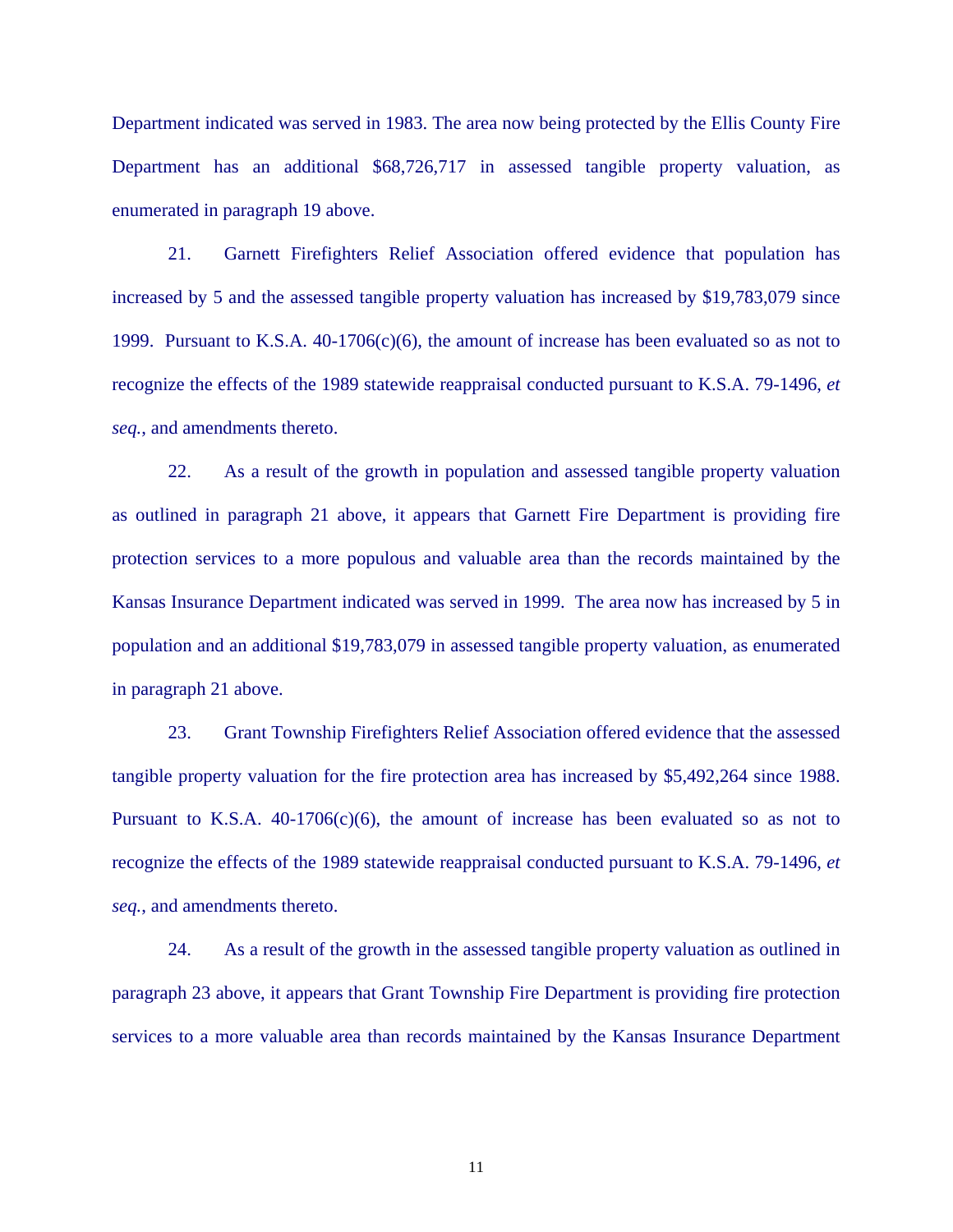indicated was served in 1988. The area now has an additional \$5,492,264 in assessed tangible property valuation, as enumerated in paragraph 23.

25. Highland Firefighters Relief Association offered evidence that population has increased by 531 and the assessed tangible property valuation has increased by \$13,650,305 since 1983 Pursuant to K.S.A.  $40-1706(c)(6)$ , the amount of increase has been evaluated so as not to recognize the effects of the 1989 statewide reappraisal conducted pursuant to K.S.A. 79- 1496, *et seq.*, and amendments thereto.

 26. As a result of the growth in population and assessed tangible property valuation as outlined in paragraph 25 above, it appears that Highland Fire Department is providing fire protection services to a more populous and valuable area than the records maintained by the Kansas Insurance Department indicated was served in 1983. The area now has increased by 531 in population and an additional \$13,650,305 in assessed tangible property valuation, as enumerated in paragraph 25 above.

 27. Kanopolis Firefighters Relief Association offered evidence that the assessed tangible property valuation for the fire protection district had increased by \$527,634 since 2003. Pursuant to K.S.A.  $40-1706(c)(6)$ , the amount of increase has been evaluated so as not to recognize the effects of the 1989 statewide reappraisal conducted pursuant to K.S.A. 79-1496, *et seq.*, and amendments thereto.

 28. As a result of the additional population growth being served as outlined in paragraph 27 above, it appears that Kanopolis Fire Department is currently providing fire protection to a more valuable area than reflected by the records maintained by the Kansas Insurance Department. The area currently being protected by Kanopolis Fire Department has an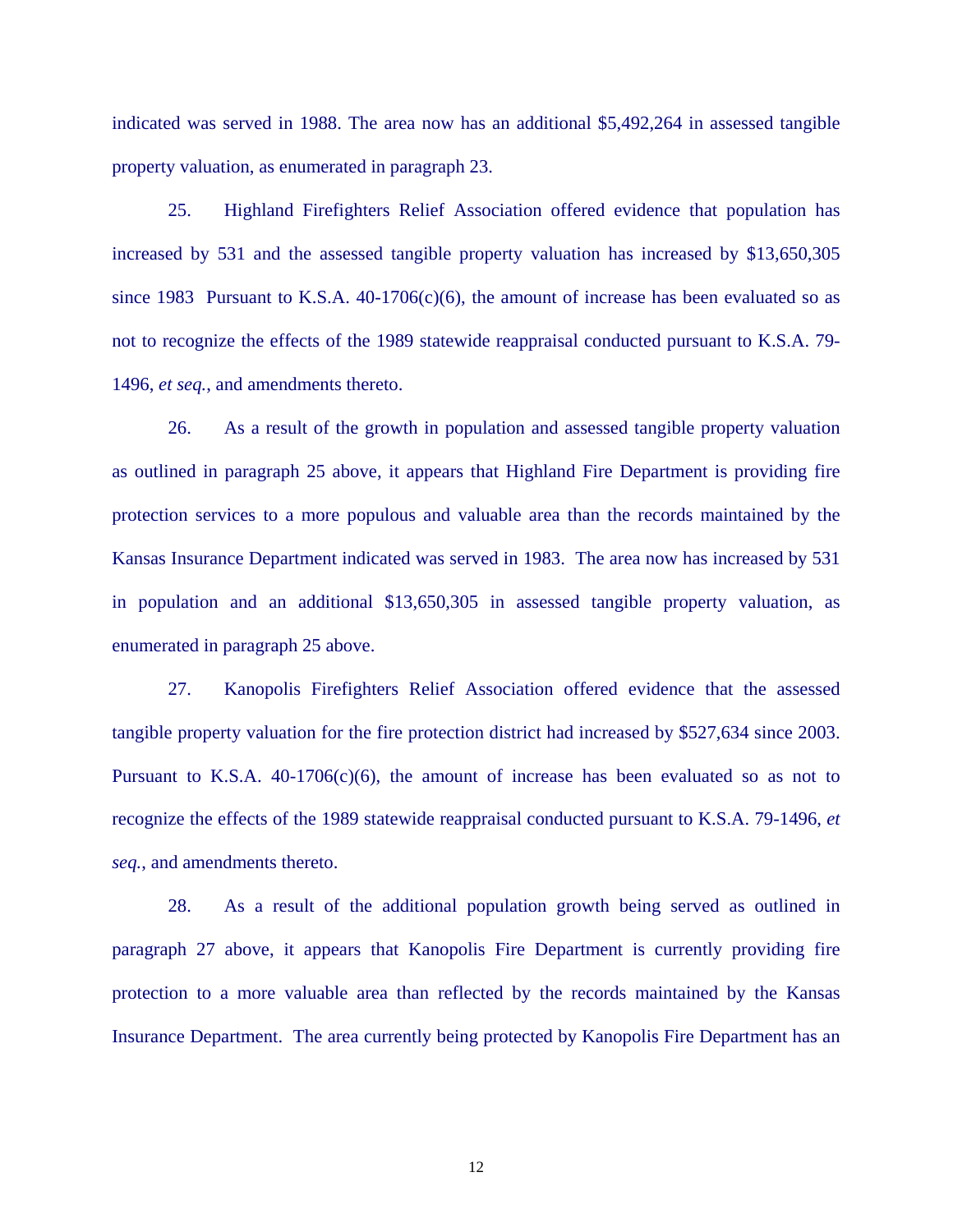assessed tangible property valuation in the amount of \$527,634, as enumerated in paragraph 27 above.

29. Louisburg Fire Firefighters Relief Association offered evidence that the population of the area served by Louisburg Fire Department has grown by 979 since 2000 and the assessed tangible property valuation has increased by \$16,909,078 since 2000. Pursuant to K.S.A.  $40-1706(c)(6)$ , the amount of increase has been evaluated so as not to recognize the effects of the 1989 statewide reappraisal conducted pursuant to K.S.A. 79-1496, *et seq.*, and amendments thereto.

30. As a result of the growth in population and increase in the assessed tangible property valuation as outlined in paragraph 31 above, it appears that Louisburg Fire Department is providing fire protection services to a more populated and valuable area than the records maintained by the Kansas Insurance Department indicated was served in 2000. The area now has an additional population of 979 and an additional \$19,909,078 in assessed tangible property valuation, as enumerated in paragraph 29 above.

 31. Marion County #4 Firefighters Relief Association offered evidence that population has increased by 478 and the assessed tangible property valuation has increased by  $$9,842,617$  since 1996. Pursuant to K.S.A.  $40-1706(c)(6)$ , the amount of increase has been evaluated so as not to recognize the effects of the 1989 statewide reappraisal conducted pursuant to K.S.A. 79-1496, *et seq.*, and amendments thereto.

 32. As a result of the growth in population and assessed tangible property valuation as outlined in paragraph 31 above, it appears that Marion County #4 Fire Department is providing fire protection services to a more populous and valuable area than the records maintained by the Kansas Insurance Department indicated was served in 1996. The area now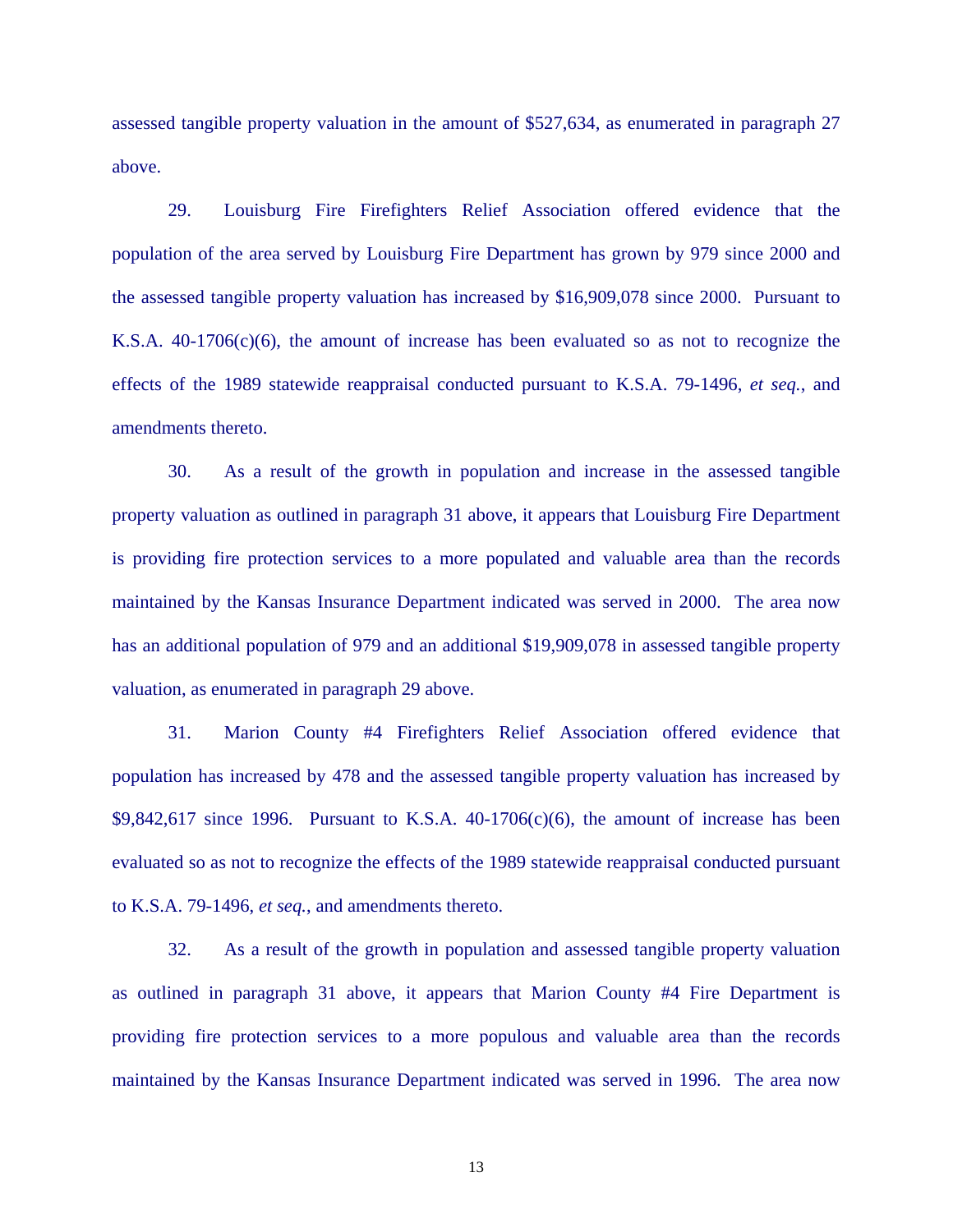has increased by 478 in population and an additional \$9,842,617 in assessed tangible property valuation, as enumerated in paragraph 31 above.

 33. Osawatomie Firefighters Relief Association offered evidence, by Sworn Affidavit, that the area served by Osawatomie Fire Department has grown and the assessed tangible property valuation has increased by \$3,610,269 since 2003. Pursuant to K.S.A. 40- 1706(c)(6), the amount of increase has been evaluated so as not to recognize the effects of the 1989 statewide reappraisal conducted pursuant to K.S.A. 79-1496, *et seq.*, and amendments thereto.

 34. As a result of the assessed tangible property valuation as outlined in paragraph 33 above, it appears that Osawatomie Fire Department is providing fire protection services to a more valuable area than the records maintained by the Kansas Insurance Department indicated was served in 2003. The area now has an additional \$3,610,269 in assessed tangible property valuation, as enumerated in paragraph 33 above.

 35. Ottawa Firefighters Relief Association offered evidence, by Sworn Affidavit, that the population has increased by 1,581 and the assessed tangible property valuation of the area served by Ottawa Fire Department has the valuation increased by \$50,999,033 since 1983. Pursuant to K.S.A.  $40-1706(c)(6)$ , the amount of increase has been evaluated so as not to recognize the effects of the 1989 statewide reappraisal conducted pursuant to K.S.A. 79-1496, *et seq.*, and amendments thereto.

 36. As a result of the increase in population and the assessed tangible property valuation as outlined in paragraph 35 above, it appears that Ottawa Fire Department is providing fire protection services to a more populous and valuable area than the records maintained by the Kansas Insurance Department indicated was served in 1983. The area now has an additional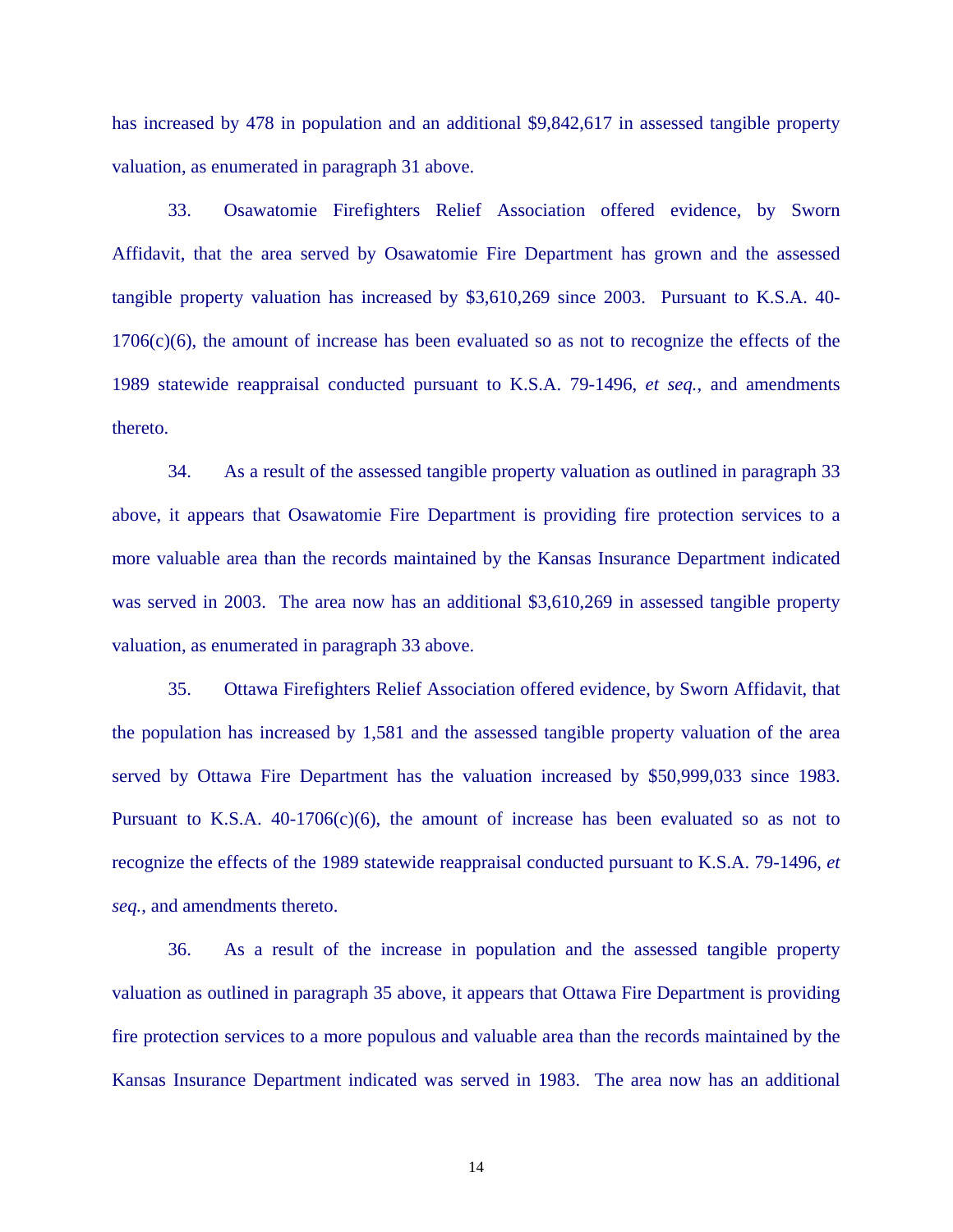population of 1,581 and \$50,999,033 in assessed tangible property valuation, as enumerated in paragraph 41 above.

 37. Pittsburg Firefighters Relief Association offered evidence that population has increased by 155 and the assessed tangible property valuation has increased by \$73,153,039 since 2003. Pursuant to K.S.A.  $40-1706(c)(6)$ , the amount of increase has been evaluated so as not to recognize the effects of the 1989 statewide reappraisal conducted pursuant to K.S.A. 79- 1496, *et seq.*, and amendments thereto.

 38. As a result of the growth in population and assessed tangible property valuation as outlined in paragraph 37 above, it appears that Pittsburg Fire Department is providing fire protection services to a more populous and valuable area than the records maintained by the Kansas Insurance Department indicated was served in 2003. The area now has increased by 155 in population and an additional \$73,153,039 in assessed tangible property valuation, as enumerated in paragraph 37 above.

 39. Plains Firefighters Relief Association offered evidence that population has increased by 78 and the assessed tangible property valuation has increased by \$1,349,005 since 1983. Pursuant to K.S.A.  $40-1706(c)(6)$ , the amount of increase has been evaluated so as not to recognize the effects of the 1989 statewide reappraisal conducted pursuant to K.S.A. 79-1496, *et seq.*, and amendments thereto.

 40. As a result of the growth in population and assessed tangible property valuation as outlined in paragraph 39 above, it appears that Plains Fire Department is providing fire protection services to a more populous and valuable area than the records maintained by the Kansas Insurance Department indicated was served in 1983. The area now has increased by 78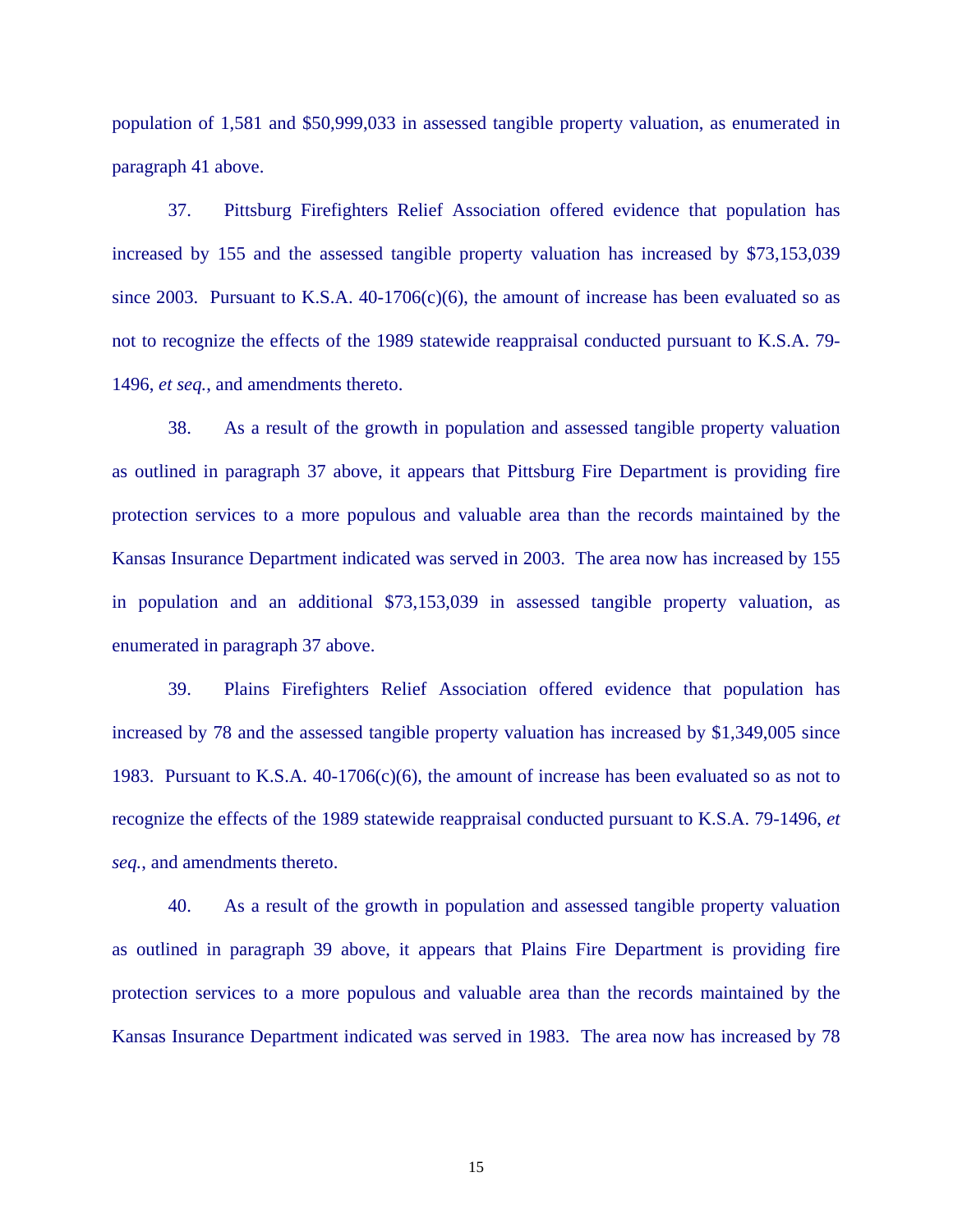in population and an additional \$1,349,005 in assessed tangible property valuation, as enumerated in paragraph 39 above.

41. Reading Firefighter Relief Association offered evidence, by Sworn Affidavit, that the assessed tangible property valuation has increased by \$2,959,303 since 1992. Pursuant to K.S.A. 40-1706(c)(6), the amount of increase has been evaluated so as not to recognize the effects of the 1989 statewide reappraisal conducted pursuant to K.S.A. 79-1496 et seq., and the amendments thereto.

42. As a result of the increase in assessed tangible property valuation as outlined in paragraph 41 above, it appears that Reading Fire Department is providing fire protection services to a more valuable area than the records maintained by the Kansas Insurance Department. The area currently being protected by the Reading Fire Department has an additional assessed tangible property valuation of \$2,959,303, as enumerated in paragraph 41 above.

43. Satanta Firefighters Relief Association offered evidence, by Sworn Affidavit, of an increase in population and assessed tangible property valuation. The increased population is 1,406 and the assessed tangible property valuation for the enlarged area is \$161,060,839 since 1983. Pursuant to K.S.A.  $40-1706(c)(6)$ , the amount of increase has been evaluated so as not to recognize the effects of the 1989 statewide reappraisal conducted pursuant to K.S.A. 79-1496 et seq., and the amendments thereto.

 44. As a result, the Satanta Fire Department is currently providing fire protection to a more populous and valuable area than is reflected by the records maintained by the Kansas Insurance Department. The area currently being protected by the Satanta Fire Department has an increased population of 1,406 and an additional assessed tangible property valuation in the amount of \$161,060,839, as enumerated in paragraph 43 above.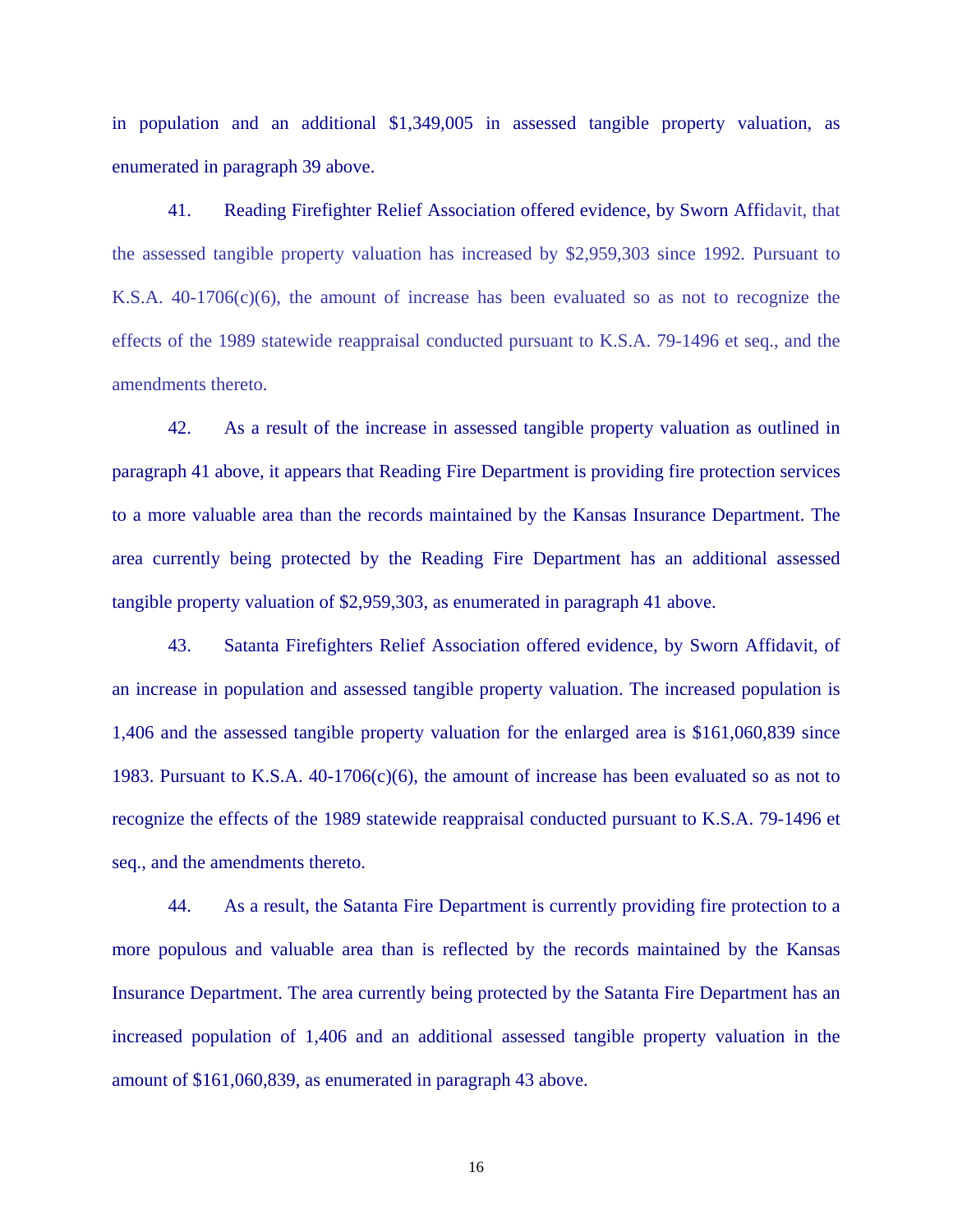45. Sawyer Firefighters Relief Association offered evidence, by Sworn Affidavit, of an increase in assessed tangible property valuation. The increased assessed tangible property valuation for the enlarged area is  $$1,331,771$  since 1988. Pursuant to K.S.A.  $40-1706(c)(6)$ , the amount of increase has been evaluated so as not to recognize the effects of the 1989 statewide reappraisal conducted pursuant to K.S.A. 79-1496 et seq., and the amendments thereto.

46. As a result, the Sawyer Fire Department is currently providing fire protection to a more valuable area than is reflected by the records maintained by the Kansas Insurance Department. The area currently being protected by the Sawyer Fire Department has an additional assessed tangible property valuation in the amount of \$1,331,771, as enumerated in paragraph 45 above.

 47. Shawnee Firefighters Relief Association offered evidence, by Sworn Affidavit, that the population has increased by 11,674 and the assessed tangible property valuation of the area served by Shawnee Fire Department has the valuation increased by \$258,486,397 since 1999. Pursuant to K.S.A.  $40-1706(c)(6)$ , the amount of increase has been evaluated so as not to recognize the effects of the 1989 statewide reappraisal conducted pursuant to K.S.A. 79-1496, *et seq.*, and amendments thereto.

48. As a result of the increase in population and the assessed tangible property valuation as outlined in paragraph 47 above, it appears that Shawnee Fire Department is providing fire protection services to a more populous and valuable area than the records maintained by the Kansas Insurance Department indicated was served in 1999. The area now has an additional population of 11,674 and \$258,486,397 in assessed tangible property valuation, as enumerated in paragraph 47 above.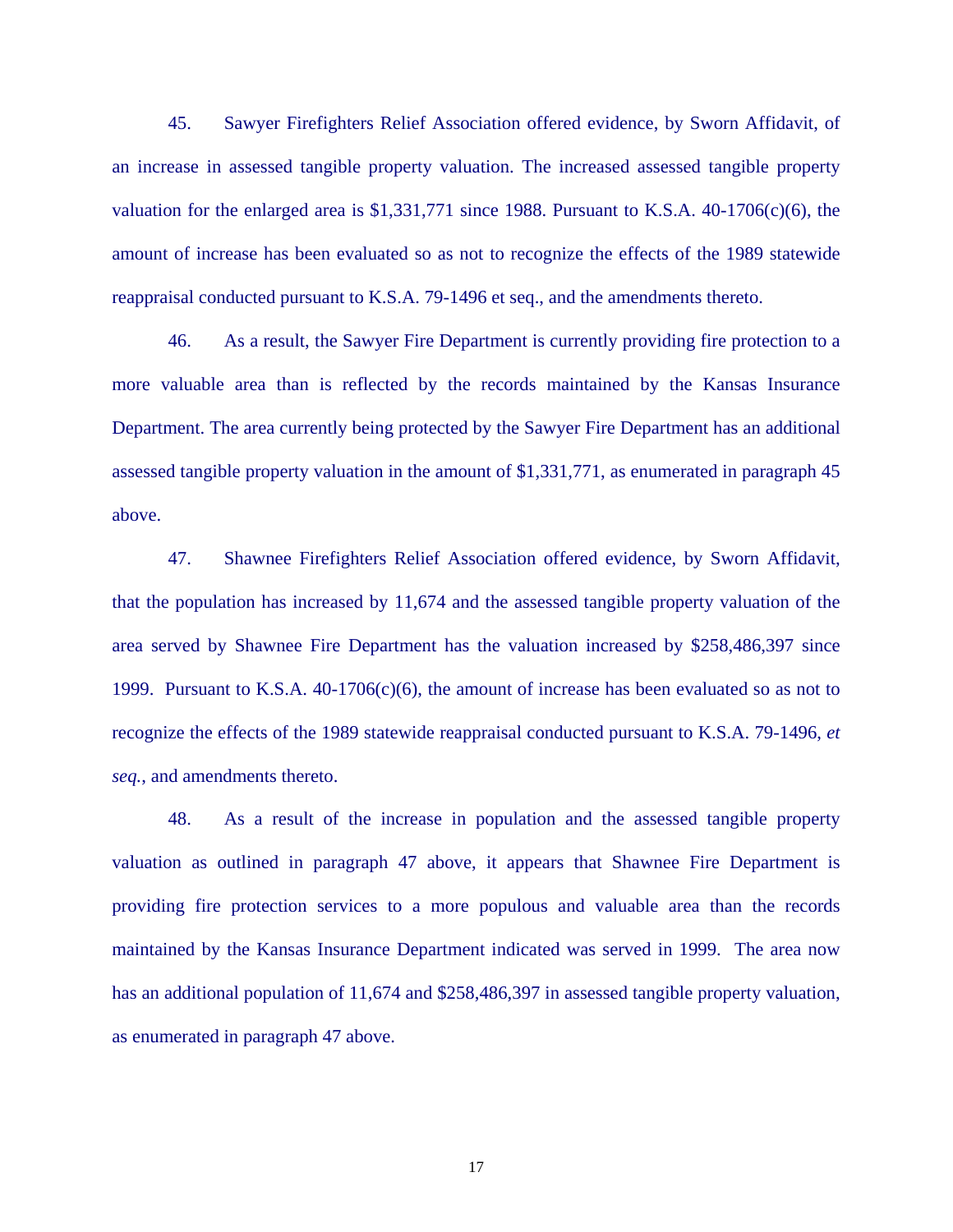49. Victoria Firefighters Relief Association offered evidence, by Sworn Affidavit, that the assessed tangible property valuation of the area served by Victoria Fire Department has the valuation increased by  $$1,152,765$  since 2000. Pursuant to K.S.A. 40-1706(c)(6), the amount of increase has been evaluated so as not to recognize the effects of the 1989 statewide reappraisal conducted pursuant to K.S.A. 79-1496, *et seq.*, and amendments thereto.

50. As a result of the increase in population and the assessed tangible property valuation as outlined in paragraph 49 above, it appears that Victoria Fire Department is providing fire protection services to a more populous and valuable area than the records maintained by the Kansas Insurance Department indicated was served in 2000. The area now has an additional \$1,152,765 in assessed tangible property valuation, as enumerated in paragraph 49 above.

51. Walton Firefighters Relief Association offered evidence, by Sworn Affidavit, of an increase in population and assessed tangible property valuation. The increased population is 282 and the assessed tangible property valuation for the area is \$2,960,887 since 1983. Pursuant to K.S.A. 40-1706(c)(6), the amount of increase has been evaluated so as not to recognize the effects of the 1989 statewide reappraisal conducted pursuant to K.S.A. 79-1496 et seq., and the amendments thereto.

52. As a result, the Walton Fire Department is currently providing fire protection to a more populous and valuable area than is reflected by the records maintained by the Kansas Insurance Department indicated was served in 1983. The area currently being protected by the Walton Fire Department has an additional population of 282 and an assessed tangible property valuation in the amount of \$2,960,887, as enumerated in paragraph 51 above.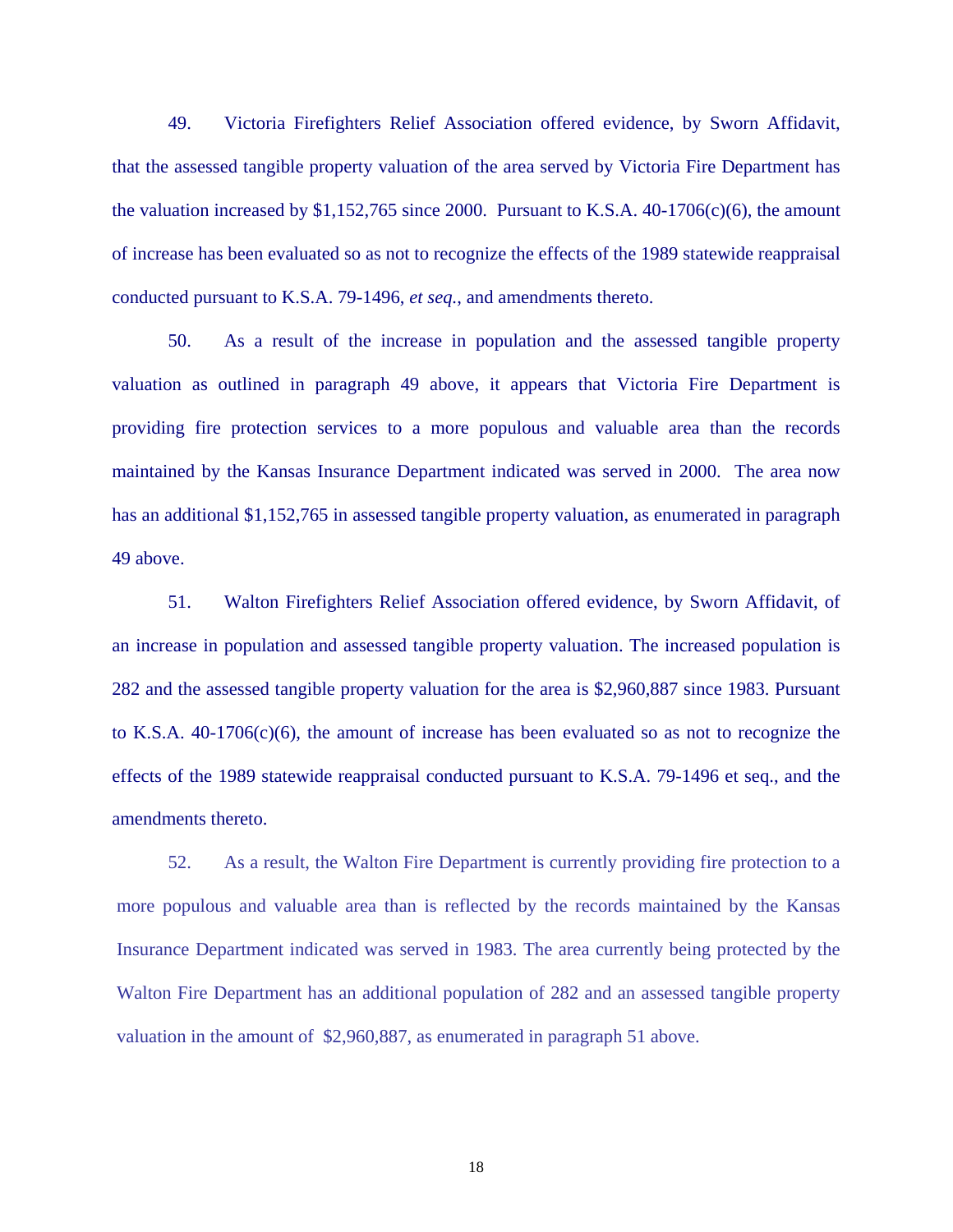53. Montgomery County FD #1 Firefighters Relief Association offered evidence, by Sworn Affidavit, that the assessed tangible property valuation of the area served by Montgomery County FD #1 Fire Department has the valuation increased by \$50,529,579 since 1988. Pursuant to K.S.A.  $40-1706(c)(6)$ , the amount of increase has been evaluated so as not to recognize the effects of the 1989 statewide reappraisal conducted pursuant to K.S.A. 79-1496, *et seq.*, and amendments thereto.

54. As a result of the increase in population and the assessed tangible property valuation as outlined in paragraph 53 above, it appears that Montgomery County FD #1 Fire Department is providing fire protection services to a more valuable area than the records maintained by the Kansas Insurance Department indicated was served in 1988. The area now has an additional \$50,529,579 in assessed tangible property valuation, as enumerated in paragraph 53 above.

 55. Reno-Kingman #1 Firefighters Relief Association offered evidence, by Sworn Affidavit, that the population has increased by 591 and the assessed tangible property valuation of the area served by Reno-Kingman #1 Fire Department has the valuation increased by  $$12,036,121$  since 1988. Pursuant to K.S.A.  $40-1706(c)(6)$ , the amount of increase has been evaluated so as not to recognize the effects of the 1989 statewide reappraisal conducted pursuant to K.S.A. 79-1496, *et seq.*, and amendments thereto.

56. As a result of the increase in population and the assessed tangible property valuation as outlined in paragraph 55 above, it appears that Reno-Kingman #1 Fire Department is providing fire protection services to a more populous and valuable area than the records maintained by the Kansas Insurance Department indicated was served in 1988. The area now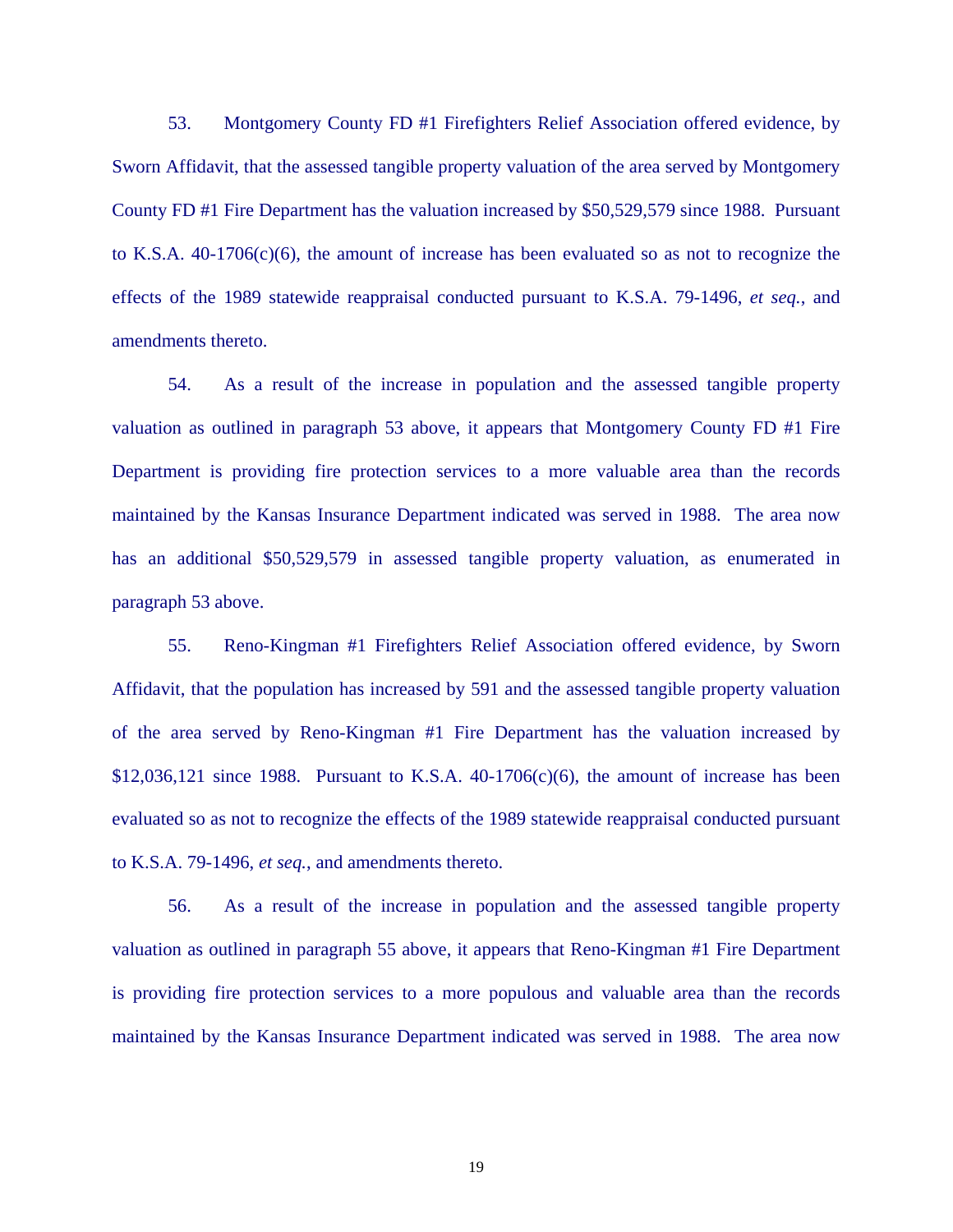has an additional population of 591 and \$12,036,121 in assessed tangible property valuation, as enumerated in paragraph 55 above.

57. Coffeyville Firefighter Relief Association offered evidence, by Sworn Affidavit, that the assessed tangible property valuation has increased by \$11,065,987 since 1983. Pursuant to K.S.A. 40-1706(c)(6), the amount of increase has been evaluated so as not to recognize the effects of the 1989 statewide reappraisal conducted pursuant to K.S.A. 79-1496 et seq., and the amendments thereto.

58. As a result of the increase in assessed tangible property valuation as outlined in paragraph 57 above, it appears that Coffeyville Fire Department is providing fire protection services to a more valuable area than the records maintained by the Kansas Insurance Department indicated was served in 1983. The area currently being protected by the Coffeyville Fire Department has an additional assessed tangible property valuation of \$11,065,987, as enumerated in paragraph 57 above.

59. Larned Firefighter Relief Association offered evidence, by Sworn Affidavit, that the assessed tangible property valuation has increased by \$8,313,375 since 1983. Pursuant to K.S.A.  $40-1706(c)(6)$ , the amount of increase has been evaluated so as not to recognize the effects of the 1989 statewide reappraisal conducted pursuant to K.S.A. 79-1496 et seq., and the amendments thereto.

60. As a result of the increase in assessed tangible property valuation as outlined in paragraph 59 above, it appears that Larned Fire Department is providing fire protection services to a more valuable area than the records maintained by the Kansas Insurance Department indicated was served in 1983. The area currently being protected by the Larned Fire Department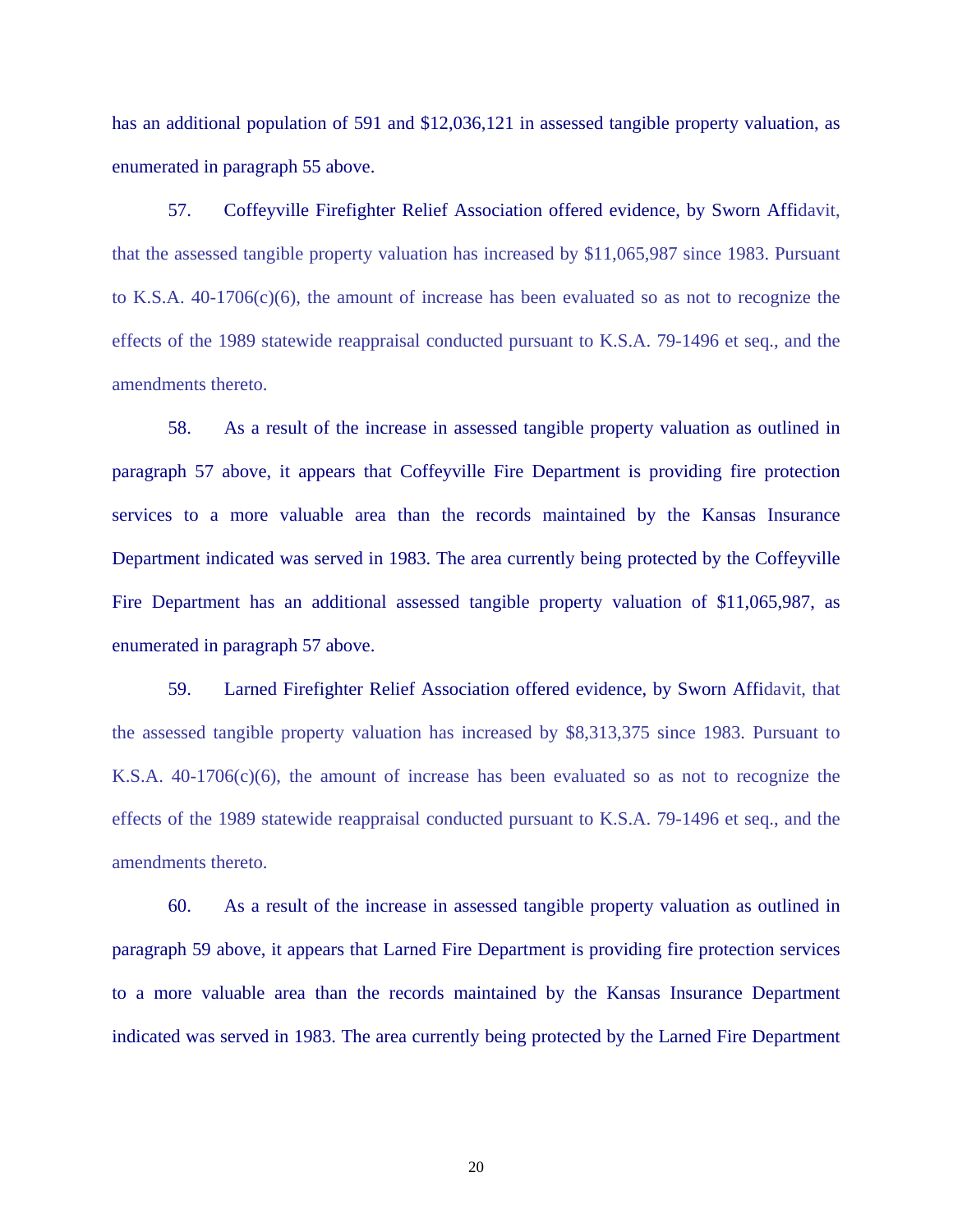has an additional assessed tangible property valuation of \$8,313,375, as enumerated in paragraph 59 above.

 61. Cowley County FD #4 Firefighters Relief Association offered evidence, by Sworn Affidavit, that the assessed tangible property valuation of the area served by Cowley County FD #4 Fire Department has the valuation increased by \$929,683 since 2003. Pursuant to K.S.A. 40- 1706(c)(6), the amount of increase has been evaluated so as not to recognize the effects of the 1989 statewide reappraisal conducted pursuant to K.S.A. 79-1496, *et seq.*, and amendments thereto.

62. As a result of the increase in population and the assessed tangible property valuation as outlined in paragraph 61 above, it appears that the Cowley County FD #4 Fire Department is providing fire protection services to a more valuable area than the records maintained by the Kansas Insurance Department indicated was served in 2003. The area now has an additional \$929,683 in assessed tangible property valuation, as enumerated in paragraph 61 above.

 63. Linn County Rural Firefighters Relief Association offered evidence, by Sworn Affidavit, that the population has increased by 745 and the assessed tangible property valuation of the area served by Linn County Rural Fire Department has the valuation increased by  $$24,450,618$  since 2000. Pursuant to K.S.A. 40-1706(c)(6), the amount of increase has been evaluated so as not to recognize the effects of the 1989 statewide reappraisal conducted pursuant to K.S.A. 79-1496, *et seq.*, and amendments thereto.

64. As a result of the increase in population and the assessed tangible property valuation as outlined in paragraph 63 above, it appears that Linn County Rural Fire Department is providing fire protection services to a more populous and valuable area than the records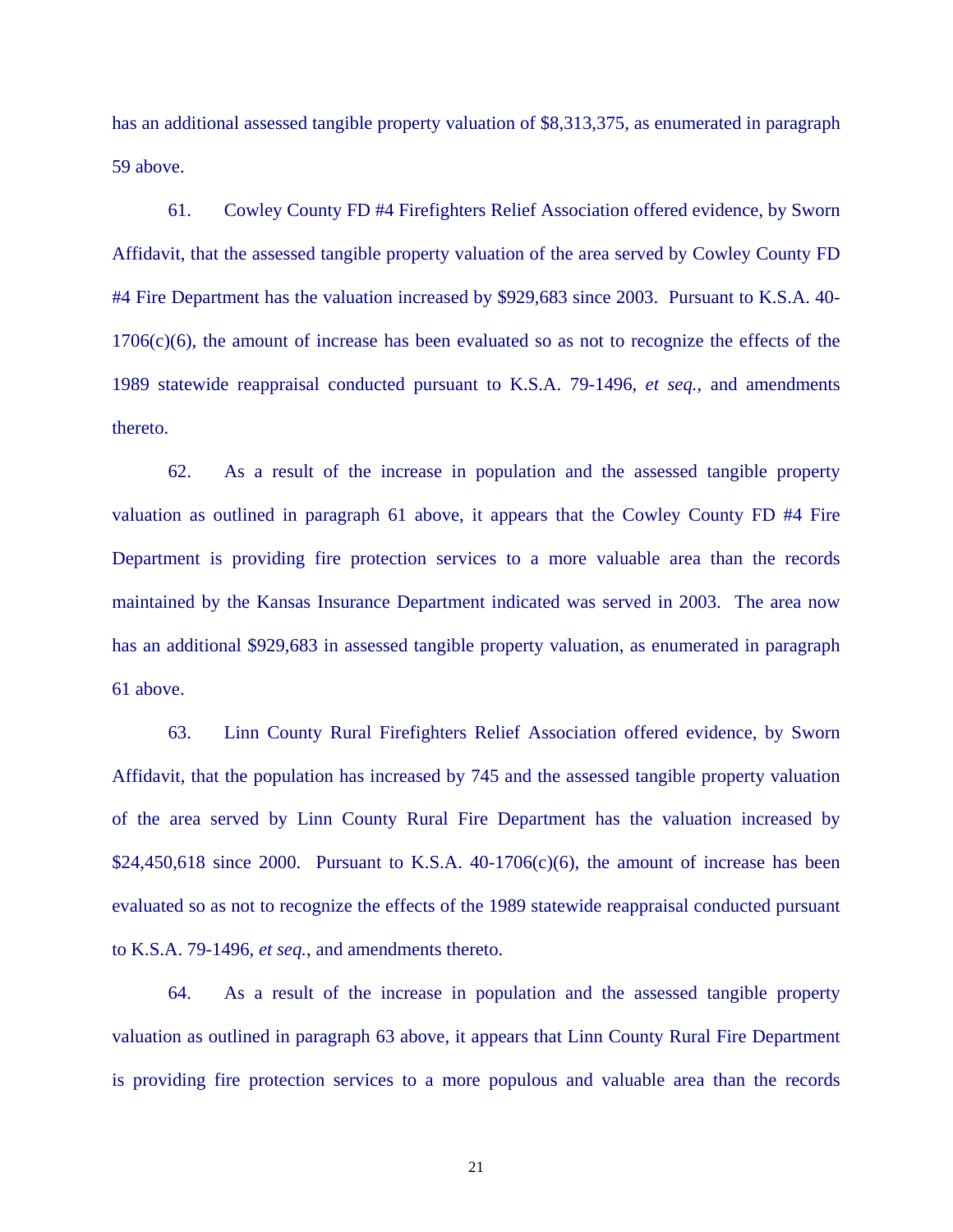maintained by the Kansas Insurance Department indicated was served in 2000. The area now has an additional population of 745 and \$24,450,618 in assessed tangible property valuation, as enumerated in paragraph 63 above.

 65. Butler County #7 Firefighters Relief Association offered evidence, by Sworn Affidavit, that the population has increased by 163 and the assessed tangible property valuation of the area served by Butler County #7 Fire Department has the valuation increased by  $$13,906,315$  since 1983. Pursuant to K.S.A. 40-1706(c)(6), the amount of increase has been evaluated so as not to recognize the effects of the 1989 statewide reappraisal conducted pursuant to K.S.A. 79-1496, *et seq.*, and amendments thereto.

66. As a result of the increase in population and the assessed tangible property valuation as outlined in paragraph 65 above, it appears that Butler County #7 Fire Department is providing fire protection services to a more populous and valuable area than the records maintained by the Kansas Insurance Department indicated was served in 1983. The area now has an additional population of 163 and \$13,906,315 in assessed tangible property valuation, as enumerated in paragraph 65 above.

 67. Butler County #1 Firefighters Relief Association offered evidence, by Sworn Affidavit, that the population has increased by 1,358 and the assessed tangible property valuation of the area served by Butler County #1 Fire Department has the valuation increased by  $$22,311,340$  since 2003. Pursuant to K.S.A. 40-1706(c)(6), the amount of increase has been evaluated so as not to recognize the effects of the 1989 statewide reappraisal conducted pursuant to K.S.A. 79-1496, *et seq.*, and amendments thereto.

68. As a result of the increase in population and the assessed tangible property valuation as outlined in paragraph 67 above, it appears that Butler County #1 Fire Department is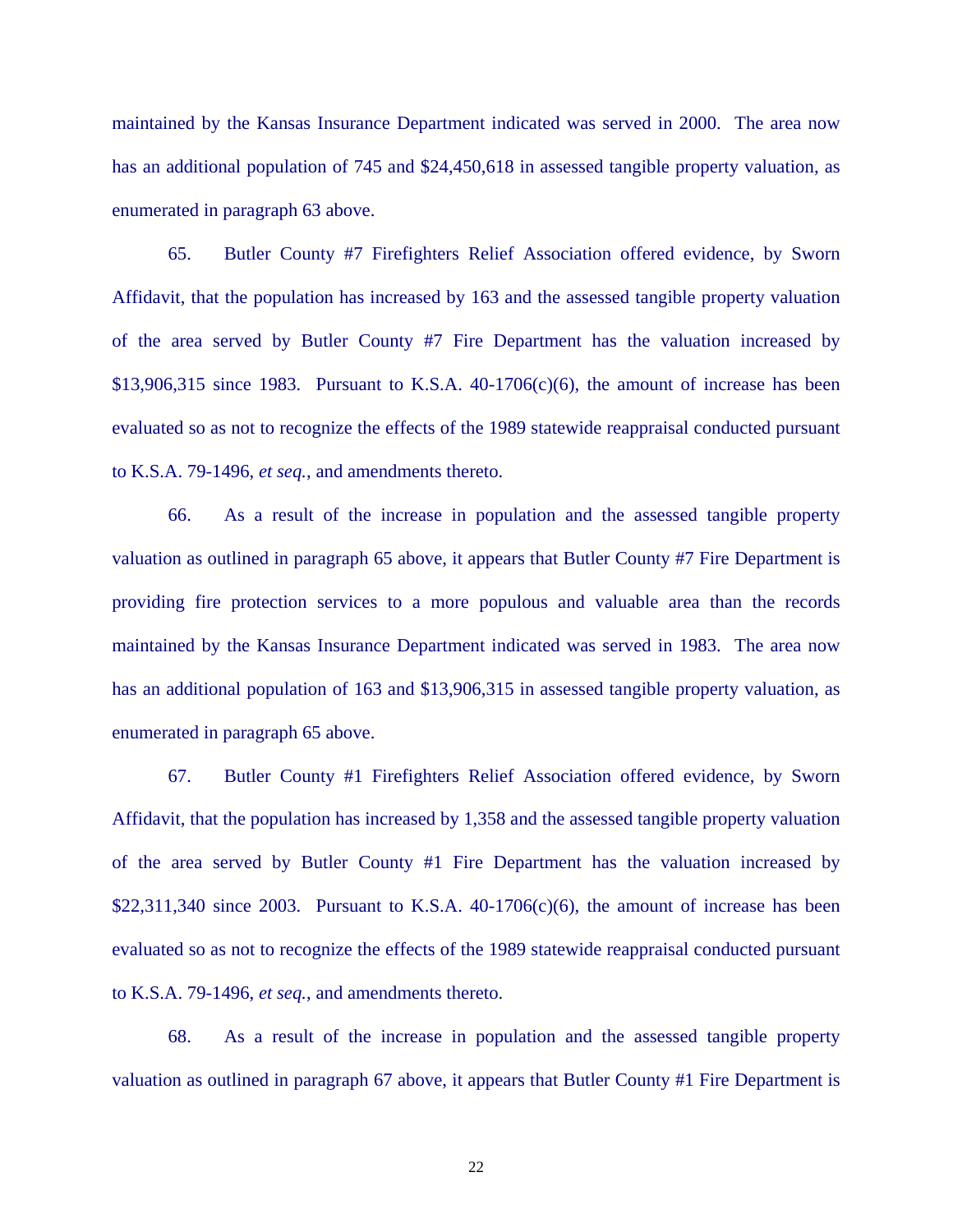providing fire protection services to a more populous and valuable area than the records maintained by the Kansas Insurance Department indicated was served in 2003. The area now has an additional population of 1,358 and \$22,311,340 in assessed tangible property valuation, as enumerated in paragraph 67 above.

69. Hiawatha Firefighter Relief Association offered evidence, by Sworn Affidavit, that the assessed tangible property valuation has increased by \$20,423,611 since 1983. Pursuant to K.S.A. 40-1706(c)(6), the amount of increase has been evaluated so as not to recognize the effects of the 1989 statewide reappraisal conducted pursuant to K.S.A. 79-1496 et seq., and the amendments thereto.

70. As a result of the increase in assessed tangible property valuation as outlined in paragraph 69 above, it appears that Hiawatha Fire Department is providing fire protection services to a more valuable area than the records maintained by the Kansas Insurance Department indicated was served in 1983. The area currently being protected by the Hiawatha Fire Department has an additional assessed tangible property valuation of \$20,423,611, as enumerated in paragraph 69 above.

 71. Cimarron Firefighters Relief Association offered evidence, by Sworn Affidavit, that the population has increased by 407 and the assessed tangible property valuation of the area served by the Cimarron Fire Department has the valuation increased by \$9,058,092 since 1983. Pursuant to K.S.A.  $40-1706(c)(6)$ , the amount of increase has been evaluated so as not to recognize the effects of the 1989 statewide reappraisal conducted pursuant to K.S.A. 79-1496, *et seq.*, and amendments thereto.

72. As a result of the increase in population and the assessed tangible property valuation as outlined in paragraph 71 above, it appears that Cimarron Fire Department is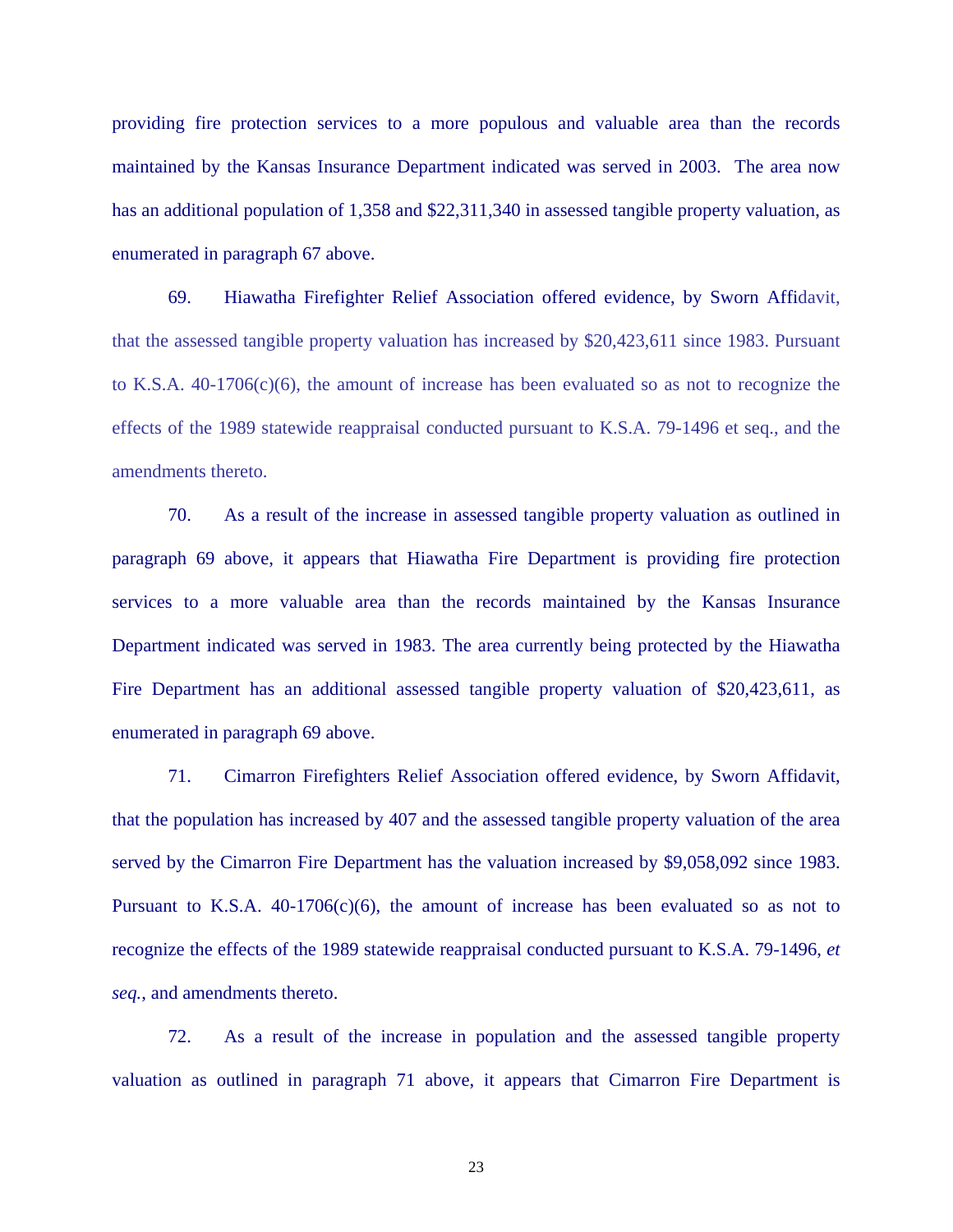providing fire protection services to a more populous and valuable area than the records maintained by the Kansas Insurance Department indicated was served in 1983. The area now has an additional population of 407 and \$9,058,092 in assessed tangible property valuation, as enumerated in paragraph 71 above.

72. Mr. Lubbers was asked and provided no evidence of inappropriate expenditures by any association.

#### **Conclusions of Law**

 73. Based upon the information presented by Applicants and available to the Commissioner of Insurance, changed circumstances are found to exist for all Applicants, to support a redetermination of the proportionate amounts payable to all firefighters relief associations from the Firefighters Relief Fund for 2006 and future distributions pursuant to the Firefighters Relief Act, specifically K.S.A. 40-1706(c)(6).

 74. K.S.A. 40-1706(c)(6), which gives the Commissioner of Insurance the authority to redetermine the proportionate amounts payable to all firefighters relief associations, is silent as to the specific method by which the Commissioner is to make such a redetermination. The statute gives the Commissioner the discretion to determine how the redetermination is to be made.

 75. Applicants presented evidence that the increased population and/or assessed tangible property valuation has resulted from either the addition of areas or through sheer growth, which was not a record with the Kansas Insurance Department in 1983.

76. To redetermine the proportionate amount payable to all firefighters relief associations for the 2006 and future distributions, the additional population and assessed tangible property valuation added by each applying association shall be treated separately, as a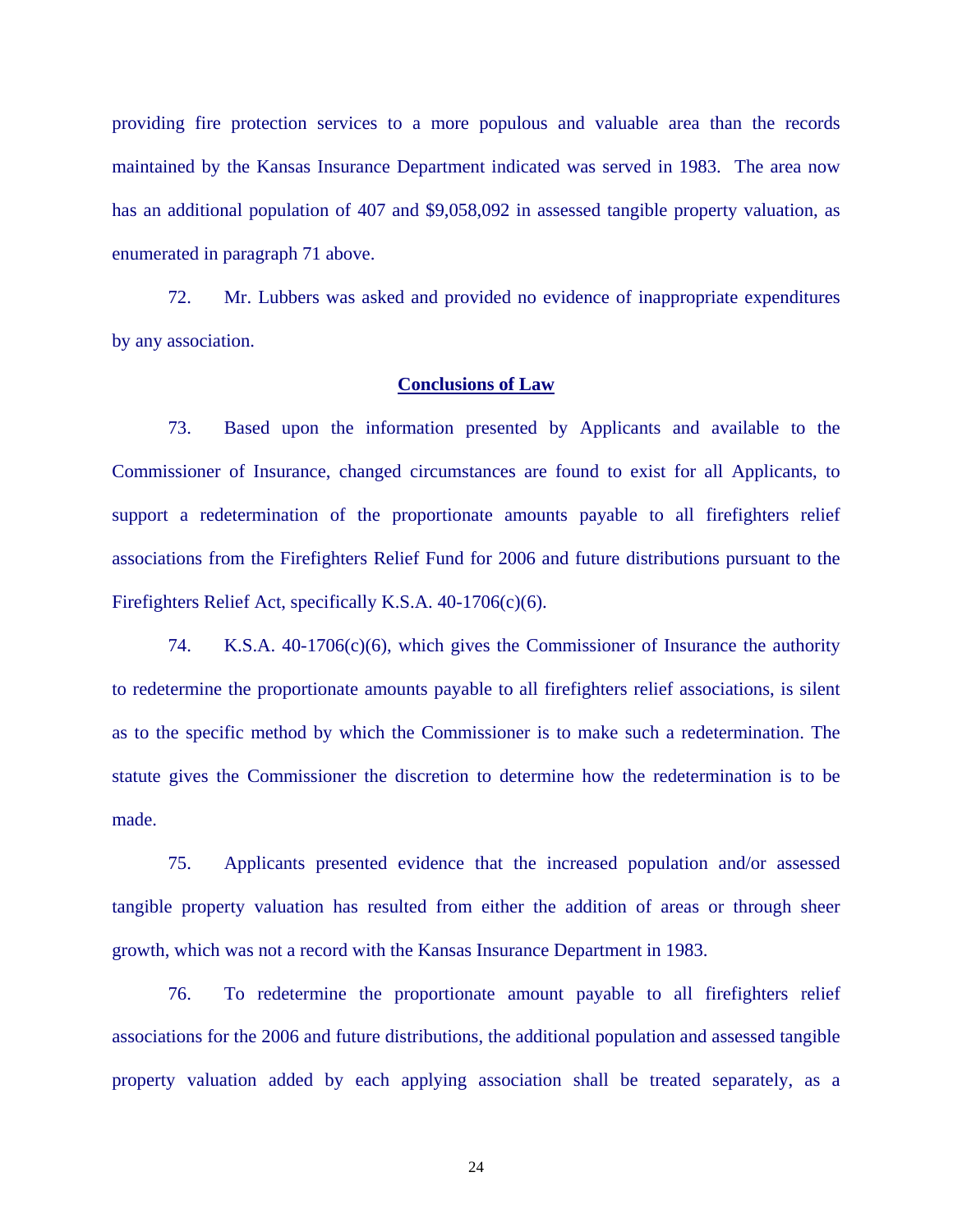nonreceiving association, and these figures of the additional population and assessed tangible property valuation of each association will be placed into the formula used to determine the proportionate amounts payable to nonreceiving associations, as contained in K.S.A. 40-  $1706(c)(5)$ .

77. The procedure contained in paragraphs 81 and 82 above, shall affect the proportionate amount payable to all firefighters relief associations.

78. Associations which were deemed to have withdrawn their application did not receive consideration for redetermination and were not calculated or considered for redetermination for purposes of this hearing.

# **IT IS THEREFORE, BY THE COMMISSIONER OF INSURANCE, ORDERED THAT:**

 1. Changed circumstances exist as to all Applicants, to warrant a redetermination of the proportionate amounts payable to all firefighters relief associations.

 2. The additional population and assessed tangible property valuation of each applying firefighters relief association, shall be individually placed into the formula found in K.S.A. 40-1706(c)(5) used to calculate that nonreceiving association's share of distribution. The resulting amount will be added to the amount that applying association would receive as a receiving association's proportionate share of future distributions.

 3. The Kansas Insurance Department shall provide notice to applicants that a line of questioning regarding the expenditures of firefighters relief associations will be a part of the redetermination hearing.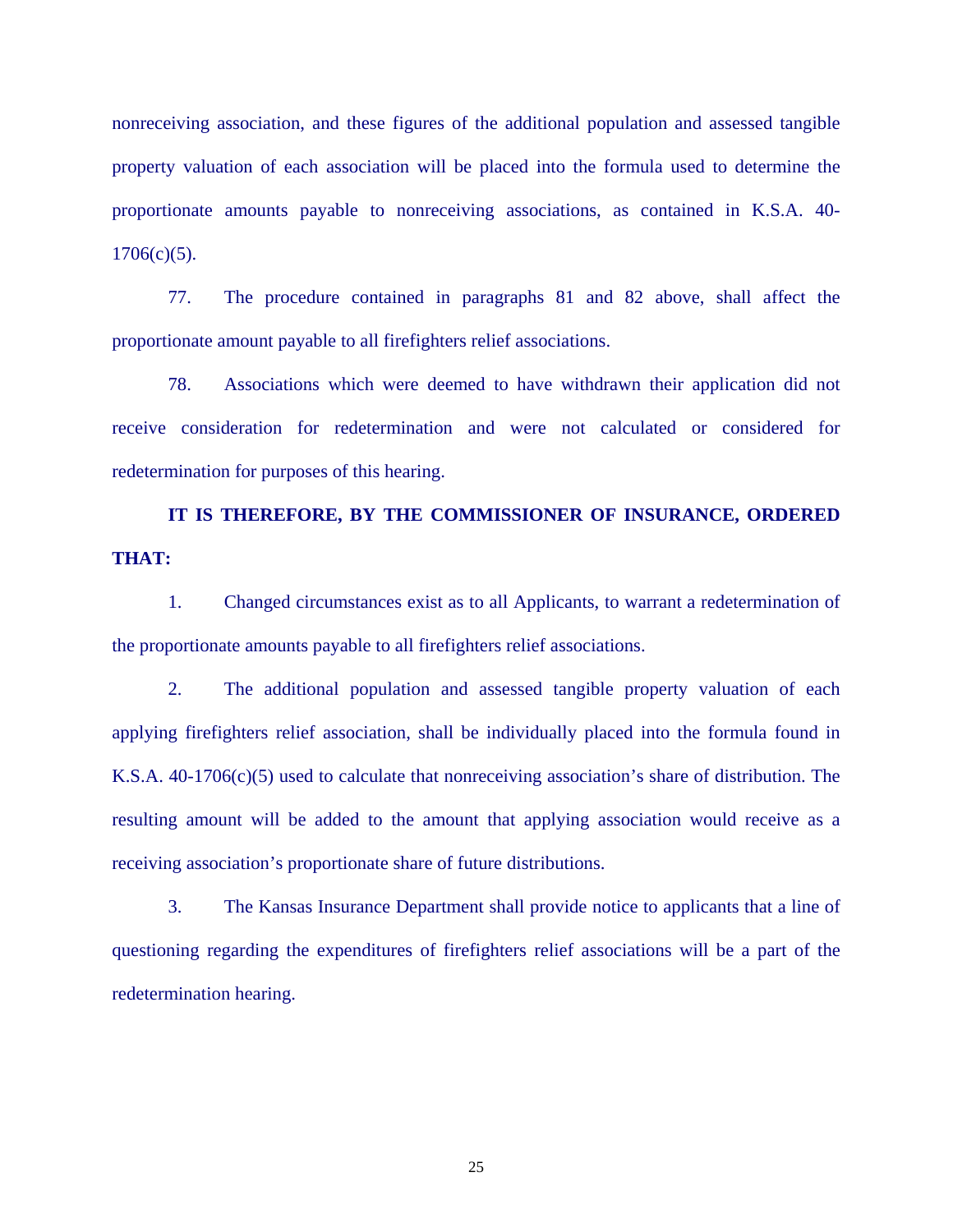### **IT IS SO ORDERED THIS \_\_6th\_\_ DAY OF DECEMBER, 2006, IN THE CITY**

## **OF TOPEKA, COUNTY OF SHAWNEE, STATE OF KANSAS.**



 \_/s/ Sandy Praeger\_\_\_\_\_\_\_\_\_\_\_\_\_\_\_\_\_\_\_\_\_\_\_ Sandy Praeger Commissioner of Insurance BY:

 $\angle$ s/ Robert Tomlinson Robert Tomlinson Presiding Officer

### **Certificate of Service**

 The undersigned hereby certifies that a true and correct copy of the above and foregoing Order was served by placing the same in the United States Mail, first class postage prepaid, on this \_\_6th\_\_ day of December, 2006, addressed to the following:

Rick Bishop, Chief 413 Main St Blue Rapids, Ks 66411

Larry Smart, Treasurer P.O. Box 27 Burlingame, Ks 66413

Gregory Gorges, Treasurer P.O. Box 396 Andale, Ks 67001

Dave Garrett, Treasurer P.O. Box 193 Girard, Ks 66743

Irlan Fulbright, Treasurer 104 W 1st Ellinwood, Ks 67526

Ken Rohleder, President 2150 Saline River Plainville, Ks 67663

Robert Steele, Treasurer Box H Garnett, Ks 66032t

Troy Emig, Treasurer 418 NE 8th Abilene, Ks 67410

Richard Powell, Chief 220 W Main Highland, Ks 66035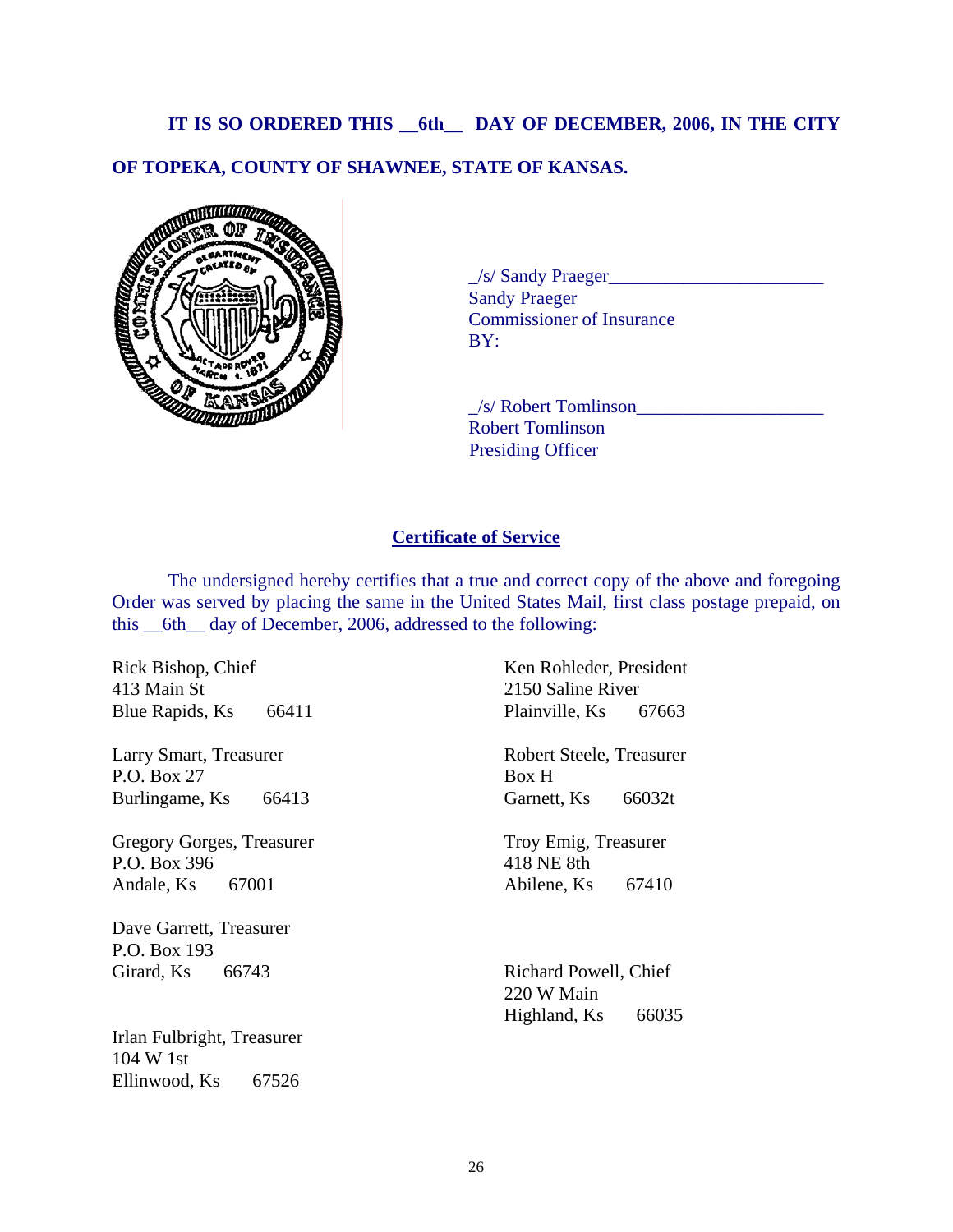Everett Hoeffner, Treasurer 760 W 3rd Hoisington, Ks 67544

Bill Spillman, Treasurer 721 S Missouri Kanopolis, Ks 67454

Linda Richards, Treasurer P.O. Box 688 Louisburg, Ks 66053

Stephen Rose, Treasurer 411 Poplar Peabody, Ks 66866

Michelle Burroughs, Treasurer 715 Main St Osawatomie, Ks 66064

Gary Wolters, Treasurer 30072 U Rd Portis, Ks 67474

Kendall Broers, Treasurer 720 W 2nd St Ottawa, Ks 66067

Randy Dahlke, Treaurer 504 E 9th Peabody, Ks 66866

Mike Simmons, Treasurer 205 W 7th Pittsburg, Ks 66762

Jerald Stinson, Treasurer P.O. Box 365 Plains, Ks 67869

Mark Shoemaker, Treasurer 2428 Rd V Reading, Ks 66868

Randy Hargett, Treasurer

P.O. Box 6 Satanta, Ks 67870

Merlin Kessler, Treasurer 70479 SE 60th Av Sawyer, Ks 67134

Albert Hoelting, Treasurer 6501 Quivira Rd Shawnee, Ks 66216

Bill Geist, President 807 Grant Victoria, Ks 67671

Jessica Allen, Treasurer P.O. Box 108 Walton, Ks 67151

Larry Felts, Treasurer 3405 Cr 4700 Liberty, Ks 67351

Travis Vogt, Treasurer P.O. Box 195 Pretty Prairie, Ks 67570

Josh Mecom, Treasurer P.O. Box 1629 Coffeyville, Ks 67337

Cory Stelter, President P.O. Box 70 Larned, Ks 67550

Randy Hoffman, Chief P.O. Box 84 Udall, Ks 67146

Jason Webber, Treasurer 331 W Main St Parker, Ks 66072

Dale Shaffer, Secretary P.O. Box 368